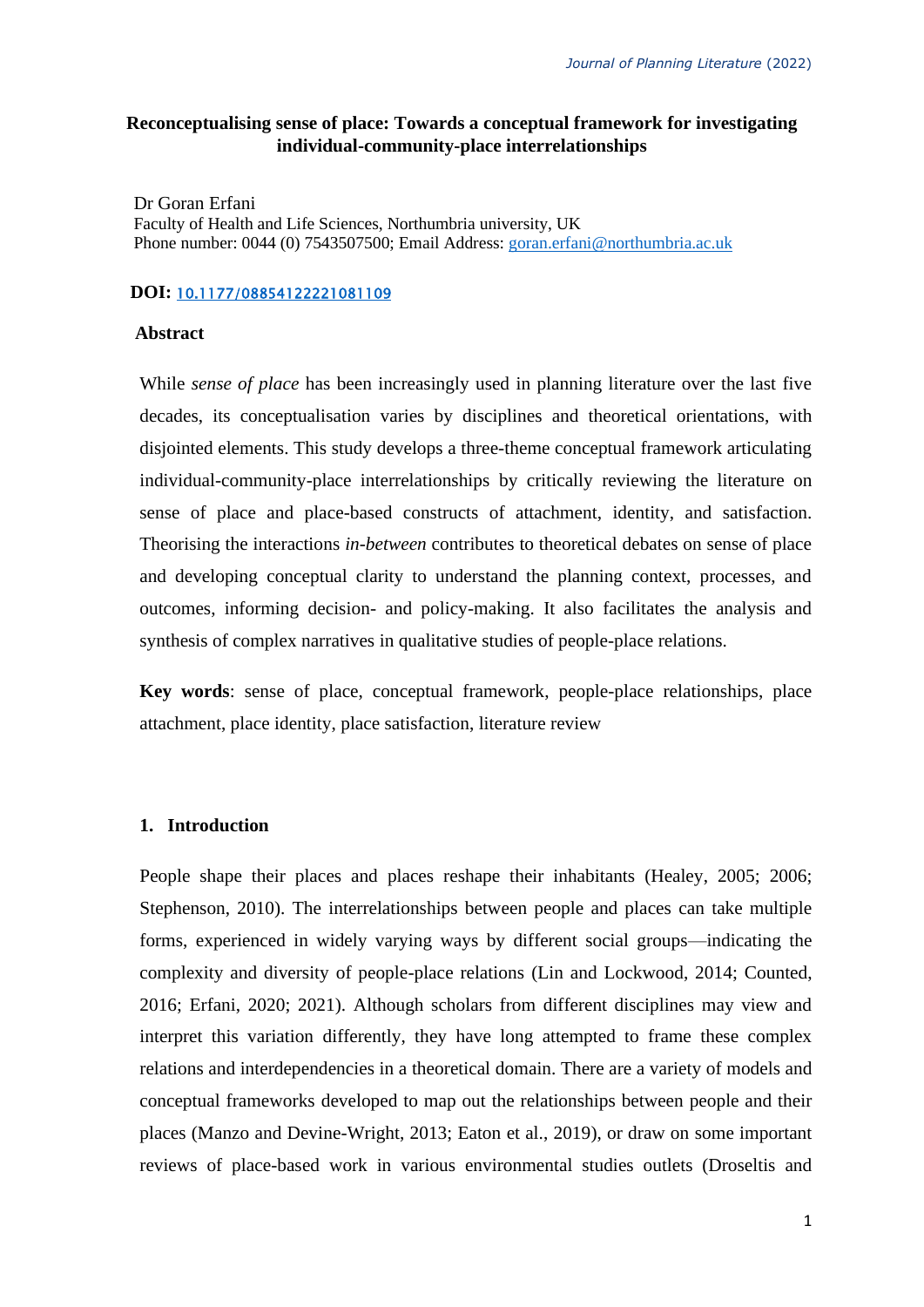Vignoles, 2010; Lewicka, 2011; Di Masso et al., 2019), such as ecology and society (Masterson et al., 2017), landscape and planning (Cross et al., 2011; Wartmann and Purves, 2018), and leisure research (Stedman et al., 2004; 2006). Manzo and Perkins (2006) developed a model to accommodate people-place relations in community participation and planning by which 'place meaning and attachment can play a pivotal role in planning processes' (p. 336). Scannell and Gifford (2010) proposed a person-process-place model to explain meanings attached to places in a 'comprehensive' and 'structured' manner. A recent work developed by Wartmann et al. (2021) suggested a multilevel model for conceptualising landscapes and people-place relations, aiming to inform planning practices and policymaking at national and local levels.

What these studies suggest is the diversity of definitions, conceptual frameworks, and/or empirical methods to study people-place relations. The clear lesson is that such diversity seems unlikely to coalesce into a single, integrated conceptual framework because so many different fields and subfields are using people-place concepts, i.e. the notion of 'sense of place' is often used in different ways. For example, planners and developers often include a sense of place component in their development plans as a desirable objective to improve the quality of life for the individuals living in a community. Whereas human geographers use a sense of place to explain various meanings that are individually attributed and socially constructed (Cresswell, 2009, 2014), landscape ecologists discuss a sense of place in the framework of intangible cultural ecosystem services (Wartmann et al., 2018). To a large extent this diversity is because these different approaches reflect very different substantive, epistemological, and even normative goals and perspectives. However, trying to combine currently disjointed elements under a common understanding is needed to advance the field. As such, this study acknowledges the diversity and proposes an overarching conceptual framework aiming to connect disjointed aspects of this field of research. This contributes to deepening the literature where 'so little attention has been paid to development of a theory' or a conceptual framework articulating the dynamic and multifaceted relationships between people and their places (Lewicka, 2011, p.226).

A frequency analysis of place-focused terms in google scholar or other research engines shows that much more has been added to the discourse of people-place relations in recent years. Searching on 'sense of place' in the Web of Science produced more than 2,200 total published articles dating back to 1972. As Fig. 1 shows, there is a rapid acceleration of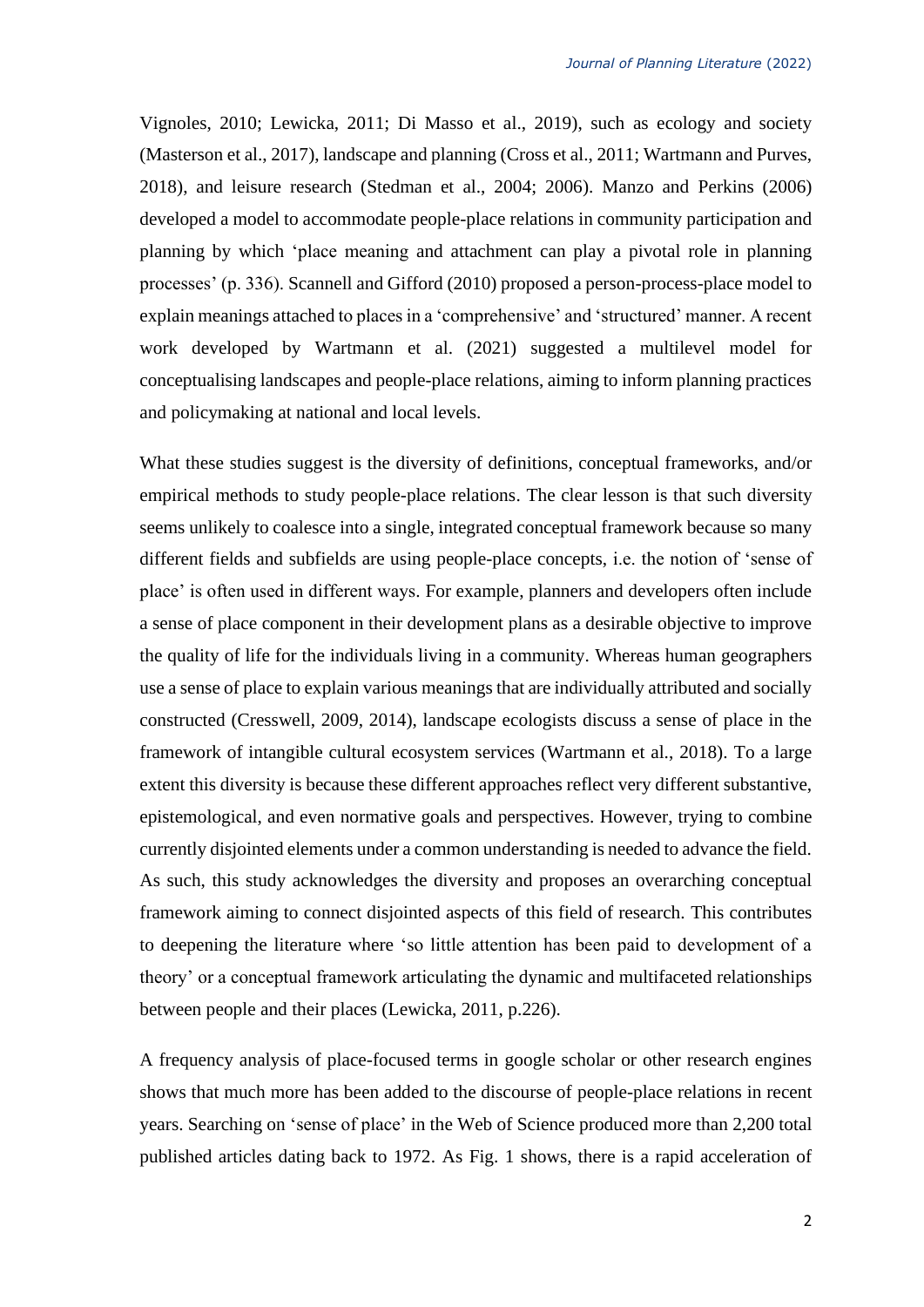journal articles on this term over time with more than 70 percent of all articles published between 2010 and 2020. This rapidly growing number must be much bigger than that as it does not include books, doctoral dissertations, or other publications outside the Web of Science database. Although research on sense of place is wide and multidisciplinary (Convery et al., 2014), scholars in the environmental studies, geography, urban and planning literature have long given more attention to this topic as a relevant concern or area of research and practice (*see* Fig. 1). Within this extensive literature, however, there has continued less clarity and consistency about sense of place than the concepts of place attachment, place identity, place satisfaction, and other place-focused cognitions and emotions. Over time the topic has expanded to include different theoretical orientations from the phenomenology of Relph and Tuan in the 1970s (Seamon, 2012) to critical theory and social constructionism (Williams, 2014; Derrien and Stokowski, 2014), globalisation (Massey, 1991; Amin, 2002), mobilities and performative theory (Quinn et al., 2018; Benson and Jackson, 2013), and recently assemblage and systems theory (Dovey, 2020).



Figure 1: Number of journal articles on 'sense of place' by disciplinary area indexed in the Web of Science database from 1970 to 2020.

Scholars interested in examining planning practice and research have long argued the destructive role of urban planning policies, such as urban renewal, gentrification, and commercial development in residents' sense of place. Bringing a preponderance of examples from New York, Jacob (1961) discussed when urban spatial (re-)developments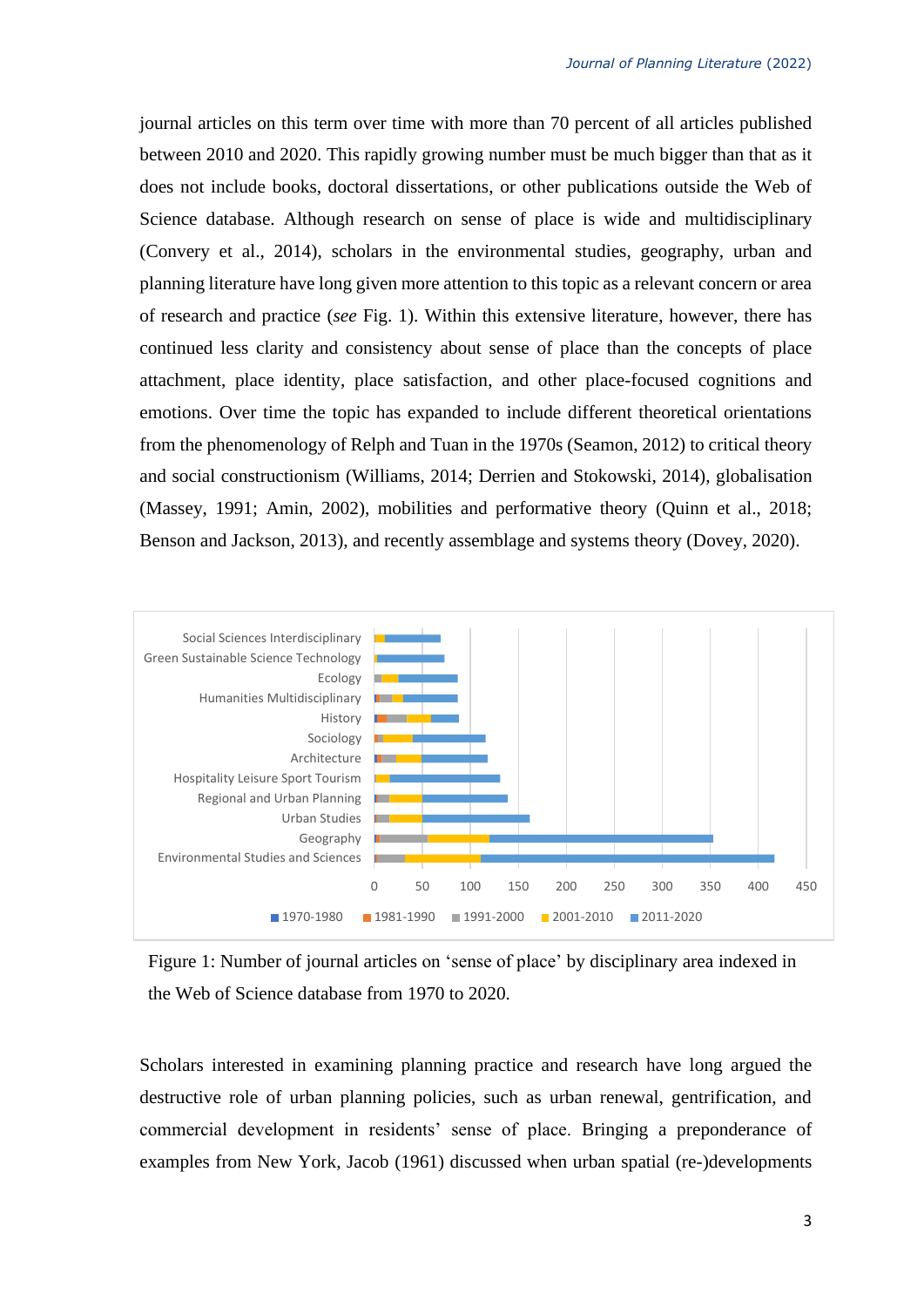are far from 'enough' to deliver the diversity of population and uses, residents' loyalty and urban sense of place would be disturbed. Drawing on empirical examples from the US and Europe, Whyte (1980) and Gehl (1987) have suggested that the ability of places to accommodate human activities as meaning-making processes (leading to social practices and actions) is an effective contributor to the success of urban places—and therefore to the development of the individual and collective sense of place over time. Overlooking such narrative meanings in the construction and maintenance of place can lead to the perception of displacement (Zuk et al., 2018) or placelessness as an 'abstract geometric view of place, denuded of its human meaning' as explained by Harvey Cox (in Relph 1976, p. 143). Some of these conceptions are well-established in other disciplines such as geography and more broadly in social sciences (*see* Massey, 1991, 1993; Cresswell, 2009, 2014). Human geographers use the term sense of place to describe the more dynamic subjective experiences and 'nebulous meanings associated with a place: the feelings and emotions a place evokes' (Cresswell, 2009, p.169) and how a sense of place can contribute to the success of urban regeneration practices and community well-being (Gao et al., 2020).

Because *sense of place* and *place attachment* are often classified in the literature under the umbrella of people-place relationships concepts, they are often used interchangeably and/or in overlapping ways (Trentelman 2009, pp. 199-200). However, this fact does not mean that 'these terms necessarily reflect the same underlying phenomenon' (Williams 2014, P. 76). As such, this study acknowledges the inter-relationality of these concepts but adopts sense of place as an overarching construct comprised of a broad way of constructing people-place relations (*see* Hashemnezhad et al., 2013) and reviews other place-based studies, including the literature on place attachment, to encompass a wide range of meanings that people, individually and in community, attribute to their place. The study recognises that there is some uncertainty in extrapolating the findings to the sense of place construct, and therefore, there is some degree of conjecture in that extension in the literature. As will be further substantiated in the following reviews, it is also crucial to discuss how sense of place has been investigated in various contexts by scholars from different disciplines using different ways. This review discussion contributes to the development and application of the conceptual framework that this study proposes. The proposed framework reconceptualises and theorises the interrelationships between people—individual and community—and places, extending the understanding and articulation of the complex and dynamic notion of sense of place and related concepts. The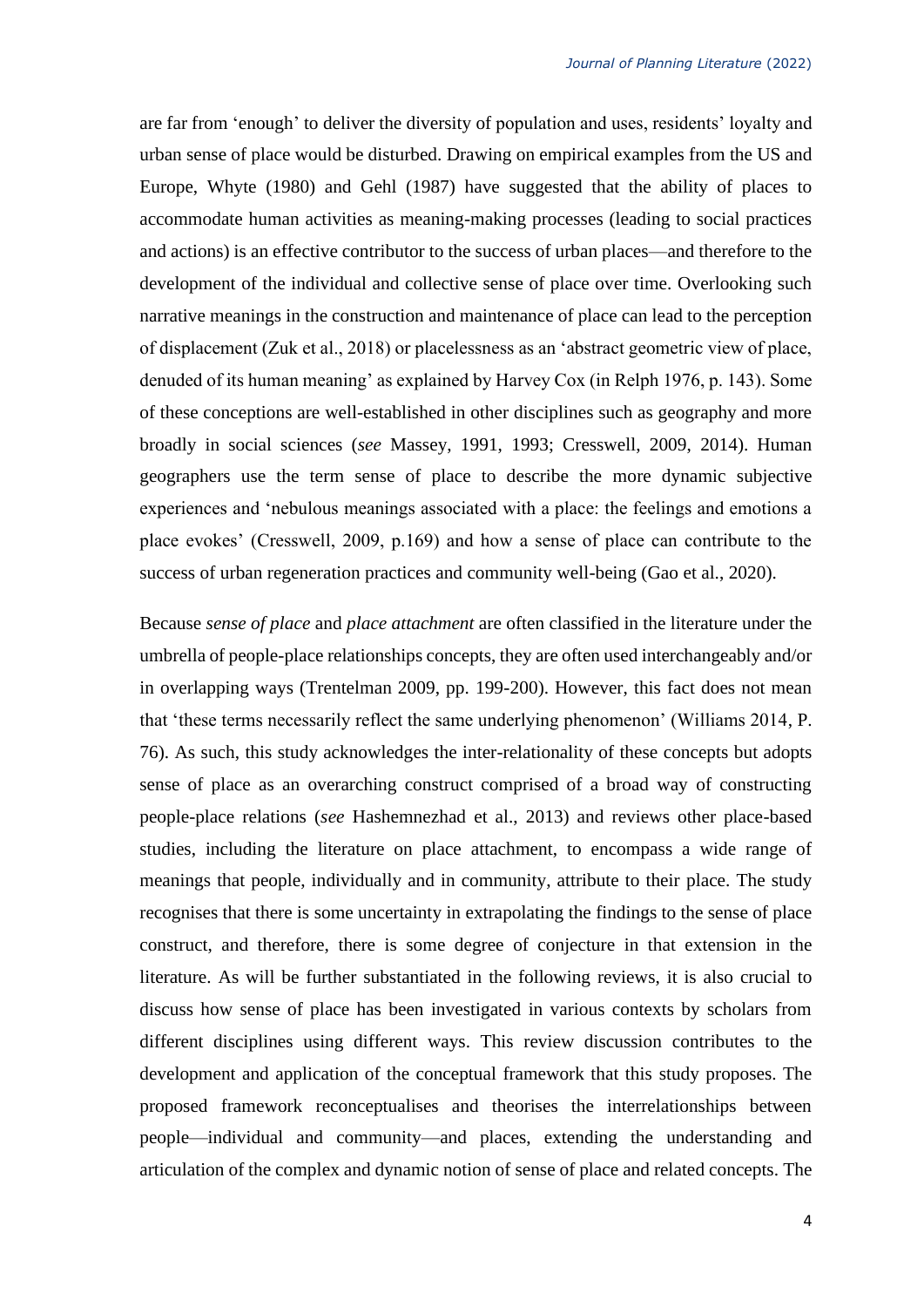complex construction of sense of place is not simply on the themes; rather, it is *in-between* them. The framework supports the understanding and articulation of place-based concepts, including *place attachment*, *place satisfaction*, and *place identity*, from an individual and community angle and their links.

#### **2. The review of sense of place**

Much of the existing literature on people-place relations was inspired by place theorists such as Relph (1976) and Tuan (1975, 1977), who used the term 'sense of place' as an experiential process in which people interpret the meaning of place, insideness and outsideness, or placelessness (*see* Table 1). Seamon and Sowers (2008, p. 43) considered a key question for understanding a sense of place, building on Relph's classic study of Place and Placelessness (1976): 'How could one study place attachment, sense of place, or place identity without a clear understanding of the depth and complexity of place as it is experienced and fashioned by real people in real places?'. They link the question of sense of place to 'the unique character of a place' asking what distinguishes one place from another. Scholars (Seamon, 2012; Norberg-Schulz, 2019) refer it to as the 'genius loci' i.e. the spirit of a place, as well as 'the experiential attributes of a place' (Tuan, 1975): how people perceive and experience a place differently.

Using the Heideggerian thought of what a place as a phenomenological construct is, and what it wants to be, architectural theorist Norberg-Schulz (2019) discussed the term 'genius loci' with two connotations: meaning and structure. Meaning connotes the subjective interpretation of place assigned by an individual, mediated by the relationships between the place and other places. Structure denotes the objective meaning of place, which represents the physical aspects of place as an organisation of connections. Though the structure of place is constantly undergoing change, its 'genius loci' essentially does not extinguish and remains relatively stable; hence, places conserve their identity during a specific period of time through stability of place. Nevertheless, the appreciation of the 'genius loci' does not mean the duplication of historic places and buildings. Its meaning is to preserve the identity of place and reinterpret it in the new ways of recreation and representation of places. Therefore, the stability of place identity can lead to strength in 'place attachment' and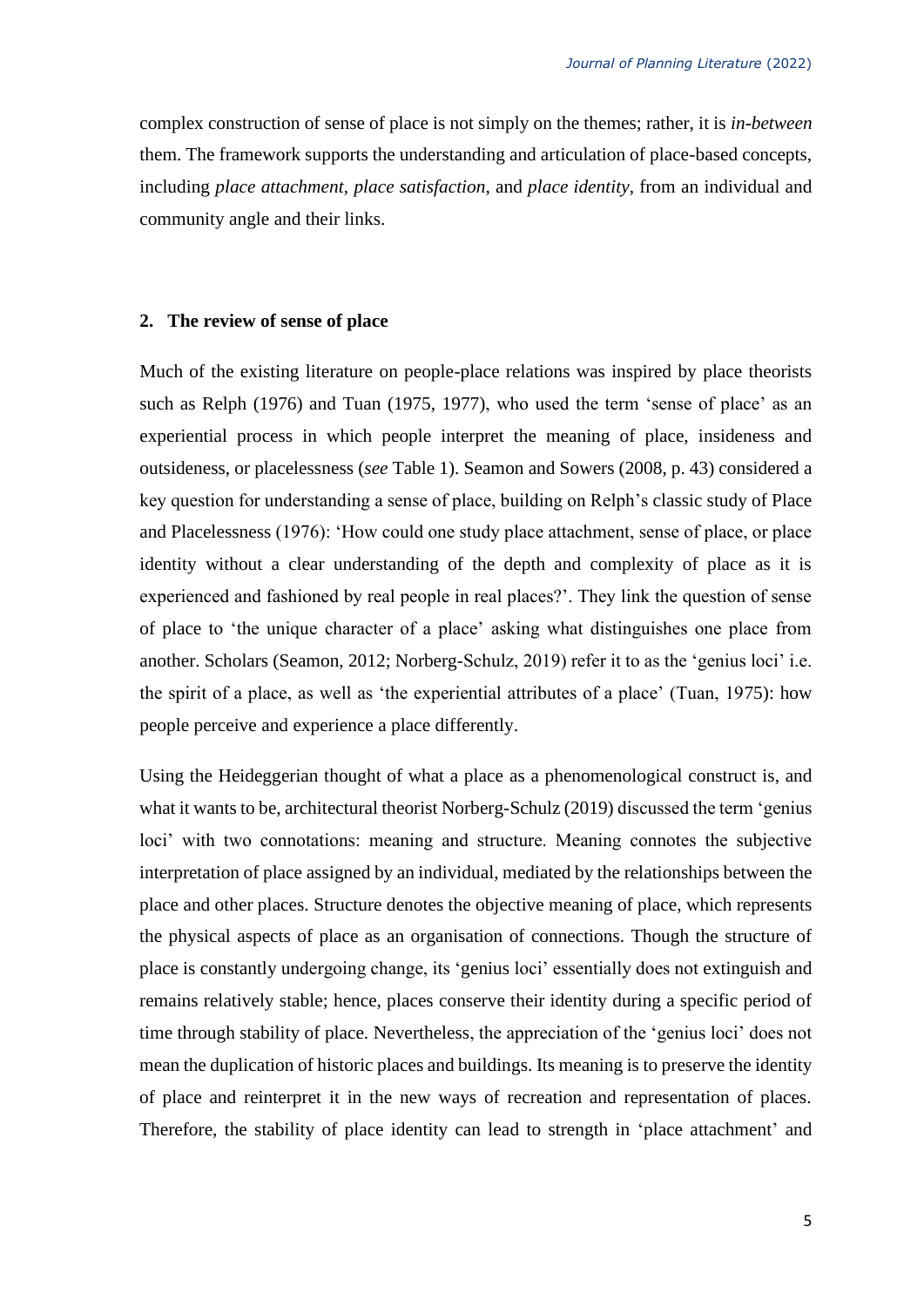'sense of belonging', i.e. interpreted as emotional links with a place (*see* Twigger-Ross and Uzzell, 1996; Ujang, 2012).

This view of 'stability' of place, however, is in contrast with Massey's (1991, 1993) argument of places as moments in spaces that are never fully independent of wider sociospatial relations of power and authority, as further discussed by Dovey et al. (2009). It is also inconsistent with the recent argument made by Di Masso et al. (2019) that considered place attachment as the dialectical dynamics of fixity and flow—all of which seek to challenge the assumption of stability of place and place-focused constructs as well.

People experience and recall memories in relation to the places they live, work, and play, including the events that occurred there with other people. For the majority, the most influential and long-term memories centre around connecting with places, events, and relationships with other individuals and communities (Marcus, 1992). All together, these shape a sense of 'self-identity' (Proshansky, 1978). Through the interaction with place, people also represent a particular aspect of their identity (Anderson, 2004), which creates 'place identity' as a key 'part[s] of self-identity' (Lalli, 1992, p. 287). An empirical study by Twigger-Ross and Uzzell (1996) highlighted the constitutive role of *place* in identity processes to explain how resident groups become attached or non-attached to their local environment. As self-identity comprises specific and conscious convictions, interpretations and evaluations of oneself, place identity is an aspect of an individual's identity, not a location of a particular place (Nanzer, 2014). Hence, place identity is understood as personal experiences created by certain conditions, and the individual understanding involved in the construction of a sense of place. Although more studies might presume a positive meaning for place identity (Manzo, 2005), Broto et al. (2010, p.964) argue that environmental changes in degraded areas can stigmatise place and 'pose threats for the continuity of the residents' identities', which can negatively influence other place-based concepts e.g. sense of place and attachment.

Some scholars, mostly in community and sociological studies, have weighed the social aspect of a sense of place much more than the physical (*see* Greider and Garkovich, 1994; Eisenhauer et al., 2000). In this approach, sense of place is mainly an outcome of common behaviour, situational and cultural processes of identity and meaning constructions (Manzo, 2003; David et al., 2005) rather than the influence of perceptual and cognitive processes embedded in physical characteristics of place (Lewicka, 2010; Cao et al., 2018). This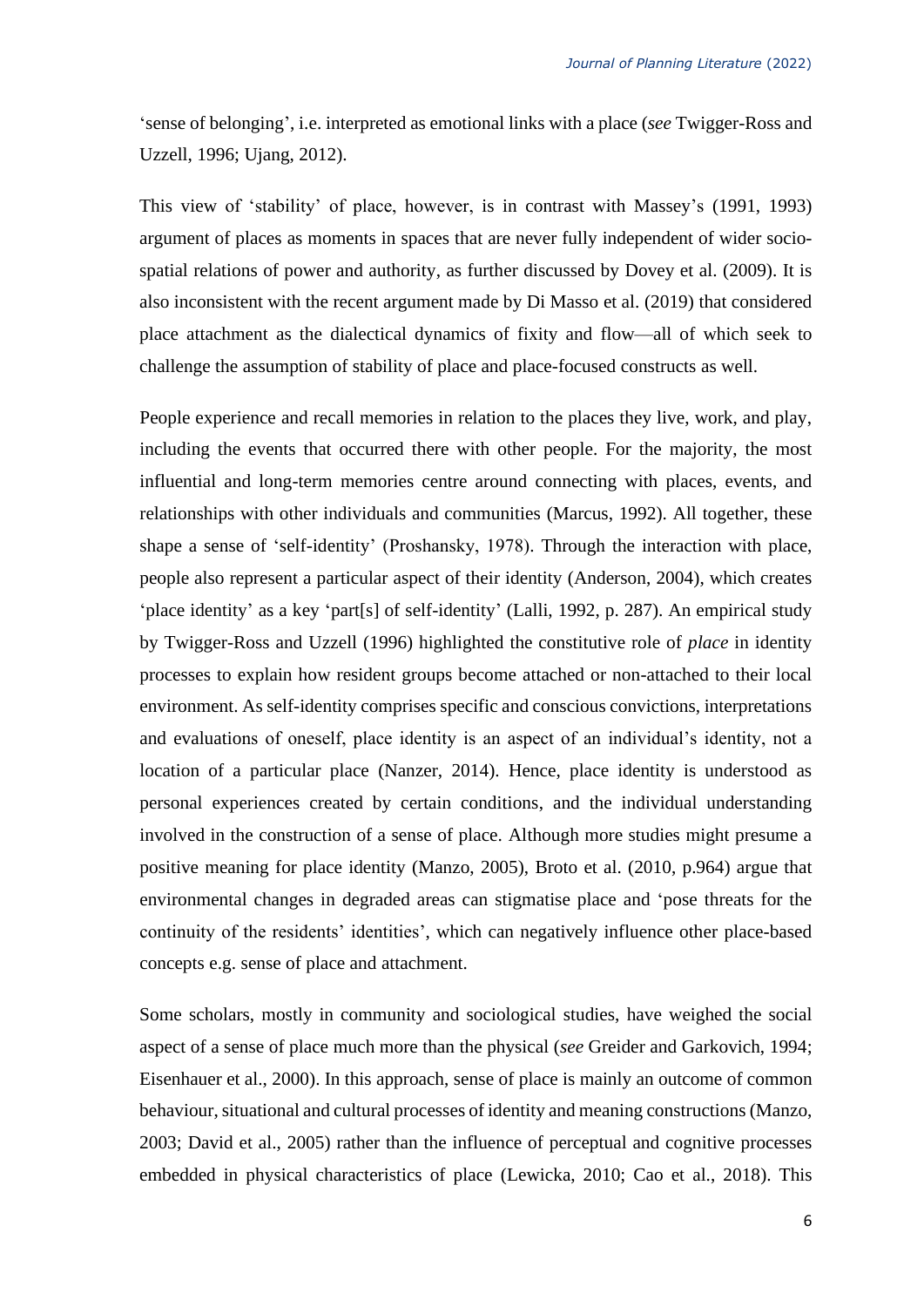approach was challenged by Stedman (2003a) who considers the important contribution of physical aspect to sense of place, by defining the physical and functional attachment to a place as 'place satisfaction'. A brief summary of the operative evaluation of the experienced physical environment embedded within sense of place is place satisfaction. Moreover, because place satisfaction is different from place identity, it should be considered in the investigation of sense of place; for instance, a sense of cultural identity does not always mean satisfaction with the place or the reverse. Therefore, sense of place is a broader concept composed of the combination of identity, and satisfaction.

Despite the various definitions of sense of place, emotional quality, cognition, and behaviour are common features within them (*see* Jorgensen and Stedman, 2001, 2006; Hashemnezhad et al., 2013). To investigate the relationship between sense of place and specific behaviour, Jorgensen and Stedman (2006, p. 317) underlined the 'cognitive (e.g. beliefs and perceptions), affective (e.g. emotions and feelings), and conative (e.g. behavioural intentions and commitments) domains'. They considered sense of place to be 'a multidimensional summary evaluation comprising place-specific beliefs (place identity), emotions (place attachment) and behavioural commitments (place dependence)'. Building on this idea, the components of sense of place are understood as: place identity representing an individual belief in relation to a place; place attachment i.e., a (positive) feeling of individual towards a place; and place satisfaction (operative dependence) indicating a functional expectation of a place.

On the other hand, several researchers have suggested place attachment as 'a holistic model for understanding the various attributes and perceptions of people-place relationships and experiences' (Counted, 2016, p. 7) or a model comprising of identity, dependence, and place as its dimensions [\(Manzo and Devine-Wright, 2013\)](#page-27-0). The most comprehensive model was offered by Scannell and Gifford (2010), viewing place attachment in a threedimensional, person–process–place organising structure. A *place* becomes meaningful to *people* through affective, cognitive, and behavioural *processes*. The different features of place are discussed on the spatial level, specificity, and the social/physical reputation of place. As such, place attachment in a social aspect has an individual/community meaning for place, while from a physiological aspect it is a cognitive, affective, and conative attachment to place. Nevertheless, the model does not clarify the relationship between these concepts and sense of place nor the consolidation of their links.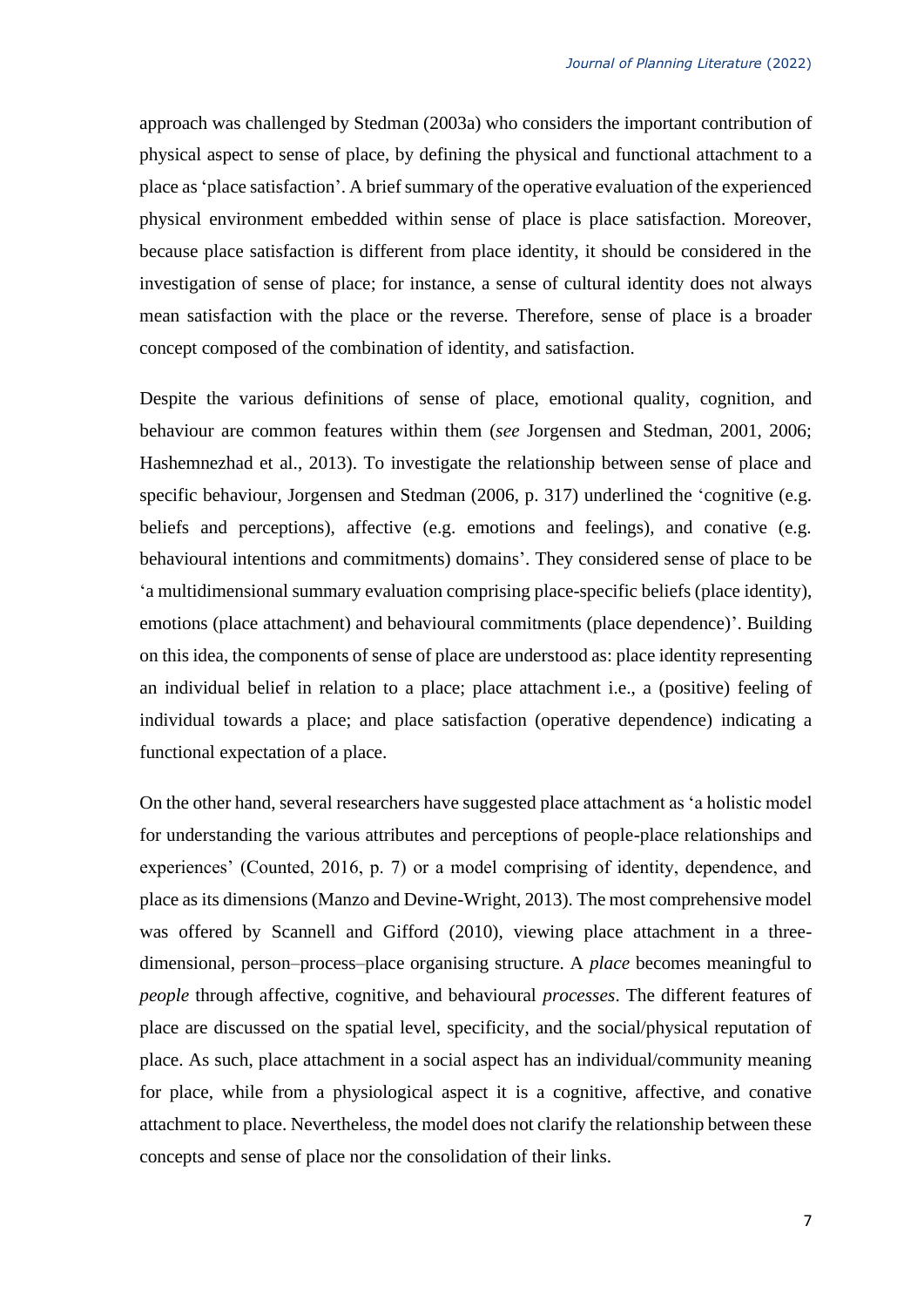| <b>Scholars</b>       | <b>Disciplinary</b>  | Key ideas and concepts                       | <b>Terms</b> used  |
|-----------------------|----------------------|----------------------------------------------|--------------------|
|                       | backgrounds          |                                              |                    |
| <b>Relph (1976)</b>   | Phenomenology and    | Sense of place as an experiential process    | Sense of place,    |
| and Tuan              | place theories       | where people interpret the meaning of place  | Insideness,        |
| (1975, 1977)          |                      |                                              | Outsideness,       |
|                       |                      |                                              | Placelessness      |
| Norberg-              | Architectural        | Sense of place is a generic phenomenon,      | Sense of place,    |
| <b>Schulz</b> (1979)  | phenomenology        | associated with structural, spatial, and     | Genius loci        |
|                       |                      | symbolic meanings                            |                    |
| <b>Massey</b> (1991,  | Human geography,     | Places have multiple identities, constructed | Global sense of    |
| 1993)                 | globalisation, place | through social relations and                 | place, Progressive |
|                       | theories             | communications with the wider world          | sense of place     |
| <b>Lalli</b> (1992)   | Environmental        | Place identity as a cognitive process to     | Place identity     |
|                       | psychology           | represent the environment                    |                    |
| <b>Stedman</b>        | Social and           | Place satisfaction as the physical and       | Sense of place,    |
| (2003a)               | ecological resources | functional aspect of sense of place          | Place attachment,  |
|                       |                      |                                              | Place satisfaction |
| <b>Cresswell</b>      | Human geography      | Place as a space invested with (subjective)  | Sense of place,    |
| (2009, 2014)          | and place theories   | meanings via personal, social, and/or        | Progressive sense  |
|                       |                      | cultural practices                           | of place           |
| <b>Scannell and</b>   | Environmental        | Place attachment is person-place bonds       | Place attachment   |
| <b>Gifford (2010)</b> | psychology           | occurring through multidimensional,          |                    |
|                       |                      | meaningful processes                         |                    |
| Lewicka (2011)        | Environmental        | Critical attention to theory-grounded        | Place attachment,  |
|                       | psychology and       | principles of place attachment, specifically | Sense of place,    |
|                       | place theories       | the physical nature of places                | Place scale        |
| <b>Manzo</b> and      | Environmental        | Critical review of contemporary              | Place attachment,  |
| Devine-wright         | psychology and       | advancement in place attachment theory as    | Sense of place,    |
| (2013)                | people-place         | a holistic concept to understanding people-  | Place bonding      |
|                       | theories             | place connections                            |                    |

Table 1: Research background on sense of place and place-focused concepts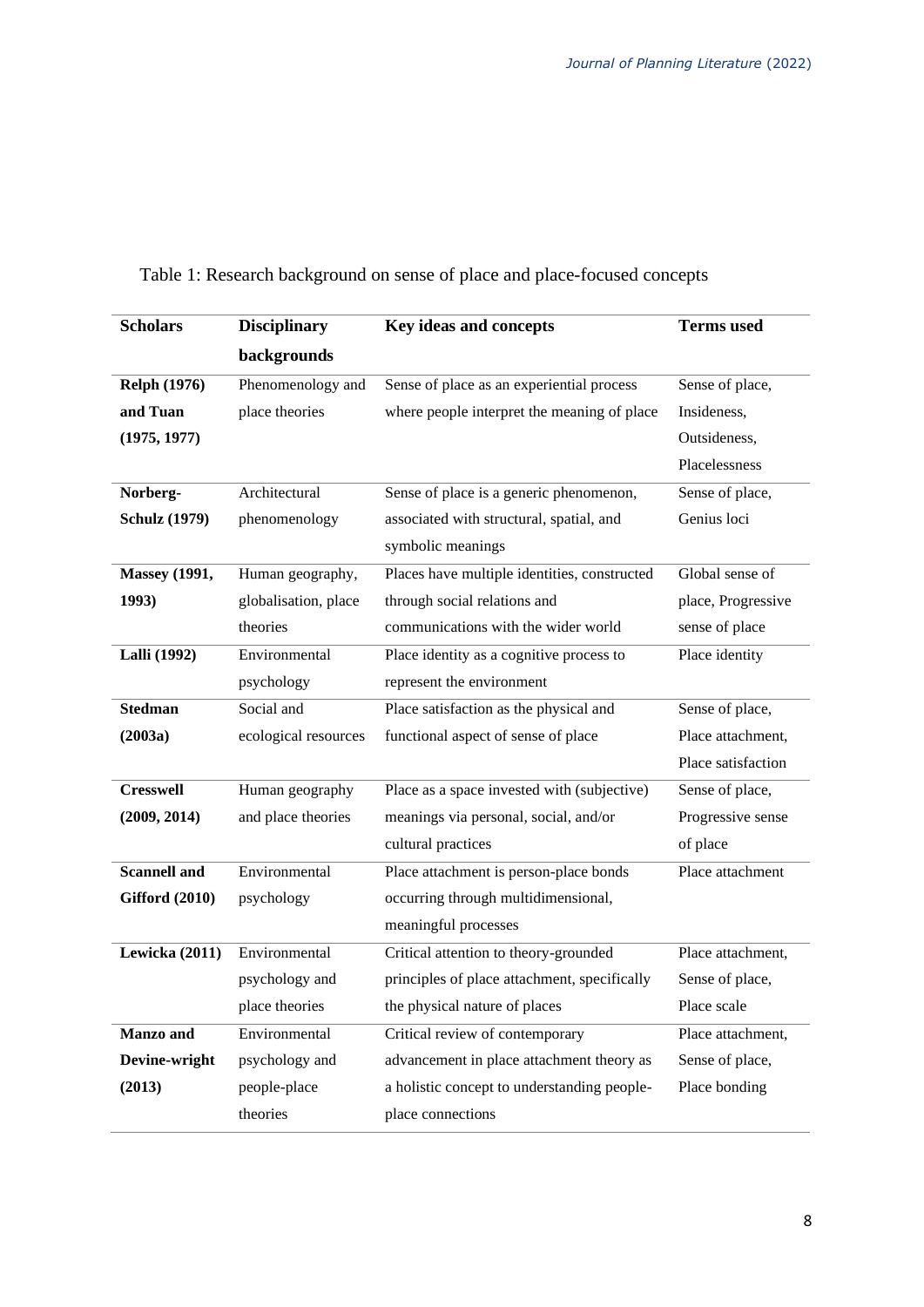| Wartmann,       | Geography     | Integration of sense of place into the     | Sense of place,  |
|-----------------|---------------|--------------------------------------------|------------------|
| and Purves      |               | framework of intangible cultural ecosystem | Landscape types  |
| (2018)          |               | services                                   |                  |
| Di Masso et al. | Environmental | Propose a fixity-flow framework to         | Place attachment |
| (2019)          | psychology    | investigate place attachments in a mobile  |                  |
|                 |               | world                                      |                  |

Scholars such as Ramkissoon et al. (2013) have attempted to explain the relationships between place satisfaction and attachment to place or how dissatisfaction in environmental changes can disrupt place attachment (Brown and Perkins, 1992). High dissatisfaction with a place, for instance, a constant lack of safety or unhealthy conditions, can convert place attachment to a negative sense and adversely affect the process of identification (Broto et al., 2010). However, again, it is unclear how place attachment is interrelated to, or reflects the structure of, the sense of place concept. Imagining a positive holistic concept, which can contain negative components, seems ambiguous, but as empirical evidence indicate, in place-meaning practices, undesirable experiences and outcomes can erode sense of place and provoke negative feelings and even anger that contribute to conflictual or destructive attitudes towards a place (*see* Shamai, 2018; Erfani, 2020; Erfani and Bahrami, 2022).

Place attachment, place identity, and place satisfaction can be respectively counted as the elements of sense of place, but these components of sense of place have various validity in different social psychology. For instance, building on the views of empirical researchers, place attachment is more an emotion-based construct (Low and Altman 1992; Jorgensen and Stedman, 2006), particularly when it is imagined as an overall approach to a place rather than conative- or cognitive-based. From this viewpoint, sense of place and place attachment are distinctive constructs in the literature that has mostly acknowledged that place attachment is a subset of sense of place (*see* [Hashemnezhad](#page-26-0) et al*.*, 2013).

There has been considerable emphasis in the literature that place satisfaction can lead to place dependence, physical and social bonding, contributing to the sense of place construct (Stedman, 2003a). Place satisfaction (operative dependence) is a functional reliance on a place built on the users' physical experience of the actual place. An individual understands and/or interprets how well a place provides opportunities for personal development e.g. recreation or economic income (Jorgensen and Stedman, 2001; Cross et al., 2011), which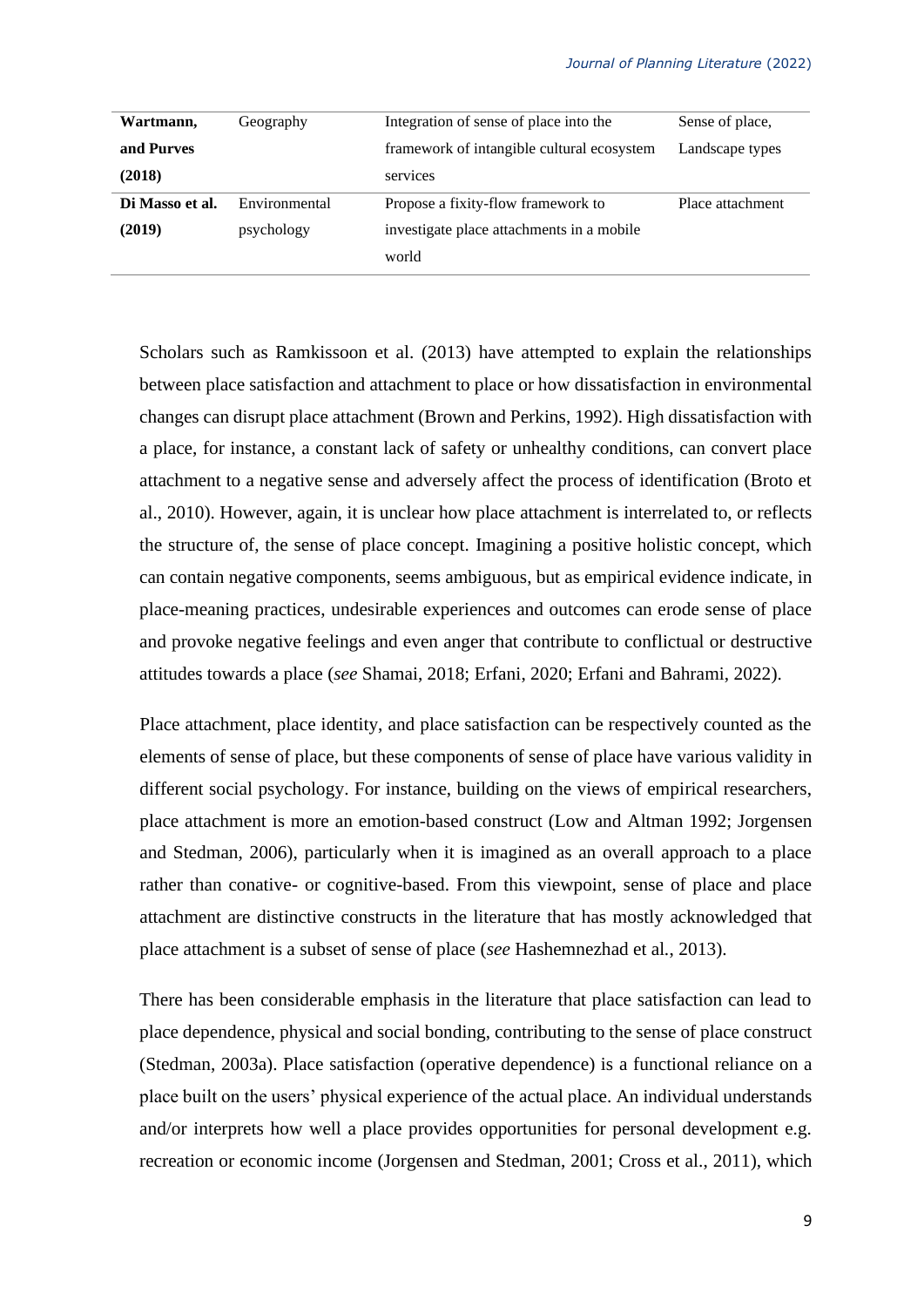is mainly dependent on place. Dependence on a place is regularly based on individuals' experiences and favourite actions, compared with existing alternatives (Williams and Roggenbuck, 1989).

In addition, these components influence each other in different ways. For example in the context of redevelopment interventions, the impacts of place satisfaction and place identity are opposite (Kyle et al., 2004). When redevelopment enhances the function and utility of places (place stratification), it interrupts the way the places were used and identified (place identity). Moreover, satisfaction with a place is linked to perceiving the place as an extension of self and identity (Droseltis and Vignoles, 2010), or 'an illustration of territoriality/protectionism' (Ashworth, 2008). Changes in these perceptions may interrupt place satisfaction. A study by Broto et al. (2010, p. 952) demonstrated that in environmentally degraded areas in Tuzla, Bosnia and Herzegovina, place identity was strengthened 'by the performance of adaptive identities' in reaction to a damaging ecological alteration while the residents were not functionally satisfied with the place.

However, the above-mentioned dimensions of sense of place with a composite of multilayered interrelationships are not entirely substitutable variables. For instance, the distinctions of places affecting individual/collective behaviour may not influence emotions. Particular satisfaction with a place might also not be the key issue in beliefs about the place (Jorgensen and Stedman, 2006) and varies from one socio-demographic context to another (Mazloomi et al., 2014). These variant relationships between place identity, attachment, and satisfaction demonstrate that sense of place is complex, multi-layered, and subjectively experienced in a context-dependent manner.

The interrelationships between a community and its place should also be researched because of the strong connection between producing 'sense of place' and the concept of community (Stedman et al., 2006; Chamlee-Wright and Storr, 2009). As sense of place is individually understood and through the process of intersubjectivity is collectively imagined, the interrelationships between an individual (self), its community and place form the sense of place. Although this collective understanding may outline *community* more as a place-based concept, this study acknowledges the other forms of non-place-based communities, including a community of interests, circumstances, or virtual community (Fraser, 2005; Delanty, 2010), which may or may not overlap with a place-based community.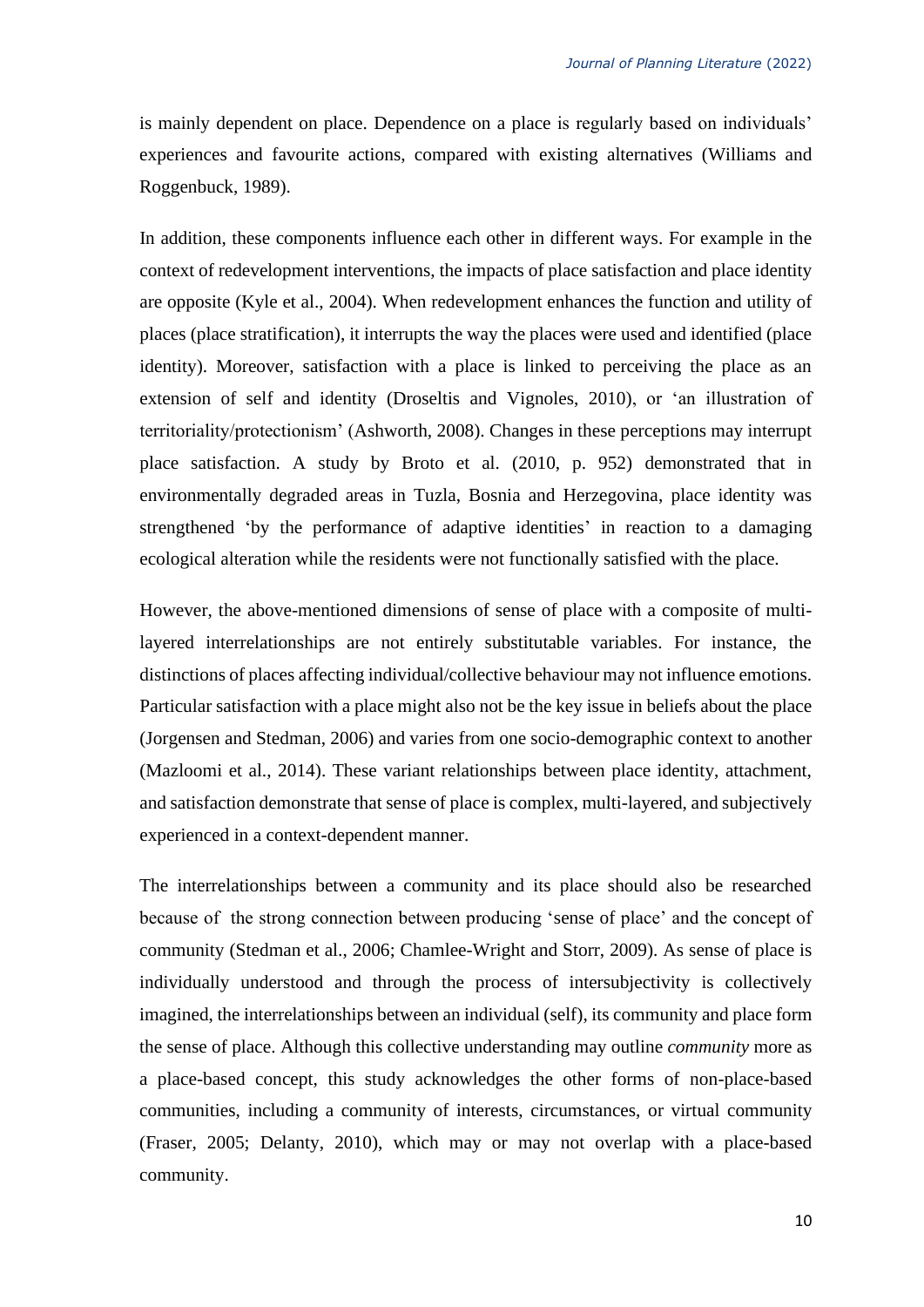### **3. Investigating sense of place**

The review of the literature on 'sense of place' and place-based concepts (attachment, identity, satisfaction, and dependence) has shown that there is yet no consensus on theory, methods, and application to investigate these concepts (*see* [Manzo and Devine-Wright,](#page-27-0)  2013). Different scholars have approached this concept differently. Several studies about sense of place (or place attachment) have relied on quantitative methods such as large-scale surveys followed by multivariate modelling (Bagozzi, 1978; Lalli, 1992; Stedman, 2003b; Shamai and Ilatov, 2005; Jorgensen and Stedman, 2006; Halpenny, 2010). These studies measured sense of place by asking how much people are attached to, identify themselves and are satisfied with, a particular place, and then the responses were classified into different degrees. Studies on place have also shown that sense of place may be differently affected by socio-demographic variables, including age, social position, or length of residence. For instance, younger people (under 30) consider a place more as an informal community, while older people focus on its geographical basis (Guterbock and Fries, 1997) or the close-to-home milieu, rather than the larger setting/community (Rowles and Watkins, 1993). A study by Brown et al. (2003) revealed that there is a significant correlation between length of dwelling time and place attachment. These studies show that people at different stages of life might have dissimilar opinions about their places (Mowl et al., 2000; Bergstén and Keskitalo, 2019). Moreover, the physical attributes of place have a direct impact on sense of place and an indirect impact on the meaning of place (Stedman, 2003b).

To investigate sense of place, Stedman et al. (2004, p. 581) split this concept into two different dimensions: evaluative and descriptive. The evaluative dimension has been more researched, and concerns how much a place is important to a person or a community. In this respect, place attachment, place dependence, and place identity are distinct notions, but all indicate a degree of attachment, dependence, and identity. Essentially, the investigation of these questions, how much a place is emotionally significant to an individual/community (place attachment) or provides opportunities to reach individual/collective goals (place dependence) or reflects self/community (place identity), points to the evaluative dimension of sense of place. In contrast, the descriptive dimension has been investigated less, and covers how a person/community sees meaning in the place and why this meaning is attached to the place.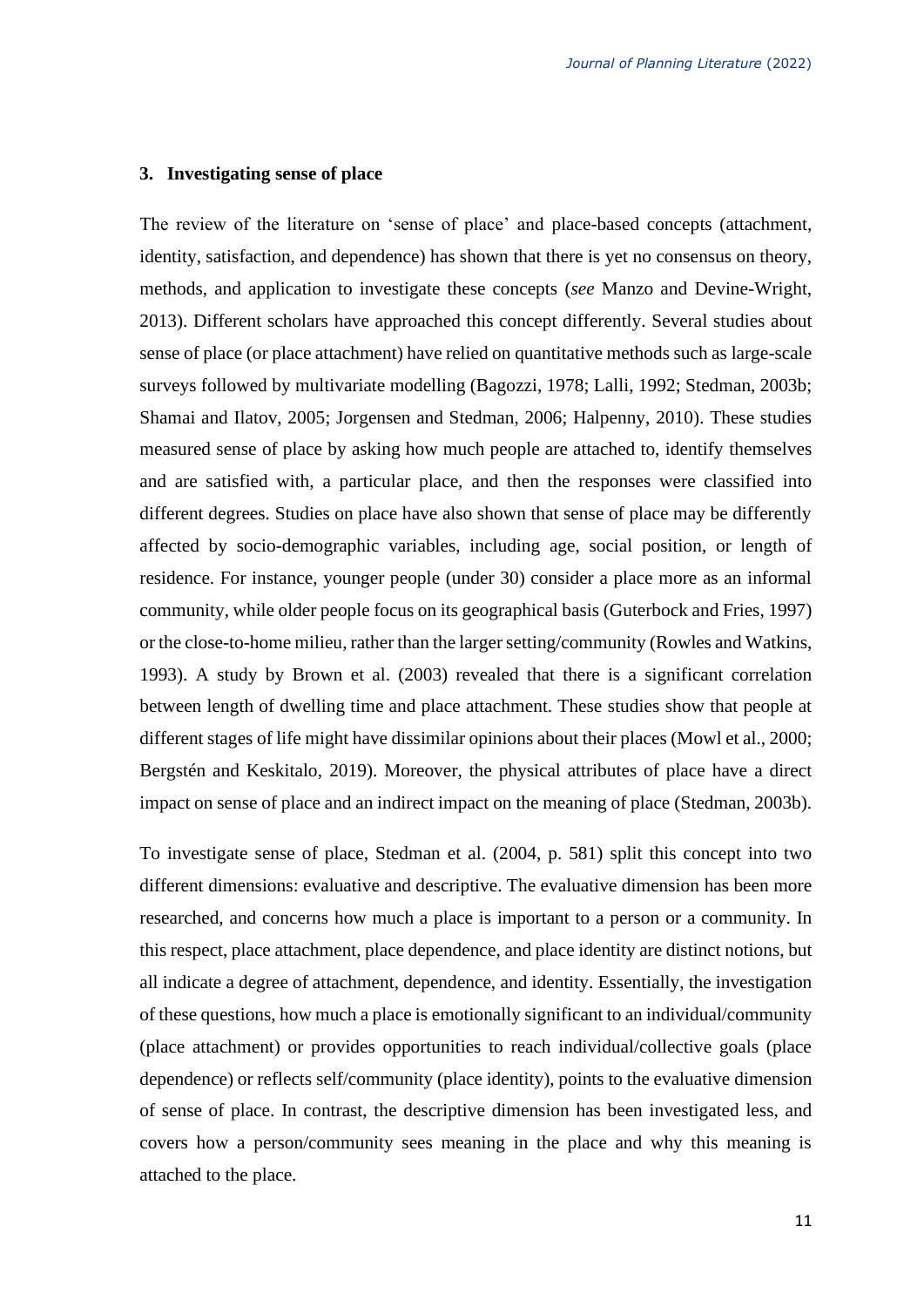The investigation of how an individual/community attaches the senses, beliefs, or behaviours to a place does not address any success or failure. Rather, this question and the investigation of why an individual or community forms a meaningful bond with places are exploratory, in-depth enquiries, particularly in urban design (Carmona et al., 2010; Ujang and Zakariya, 2015), where it provides a deeper understanding of the place and community, including potentially substantial implications for urban redevelopment and place making (Ujang, 2012; Kortelainen and Albrecht, 2021; Erfani, 2021). For instance, place-based community members may view their neighbourhood as a home, workplace, childhood place, religious place, or meeting place. These symbolic connotations describe the meanings and ways in which the attachment between people and place has been practised and developed.

The symbolic connotations reveal that places have multi-layered meanings attached to them. Individuals elicit diverse meanings and narratives from places based on their experiential relationships with that place (*see* Davenport et al., 2010). An individual may apply 'my school', 'our park' and/or a historical element for its neighbourhood, while another might link the place with its home, river and/or soundscape. Similarly, from a collective viewpoint, communities establish distinct meanings; for example, neighbours' children may interpret their neighbourhood as a playground place, while women may attach a community meaning to the place in the neighbourhood garden. Such community meaning is not necessarily the most common sense/belief/behaviour between the (place-based) community members. Rather, the community meaning(s) of a place may vary from one resident to another, males and females, children from elders, and employees from retirees. Nevertheless, their meanings might overlap.

The literature underlines the crucial role of community engagement in constructing the shared meaning of a place. Studies on people-place relations by Relph (1976) and Ryden (1993) discuss that the people who have actually participated in collective activities and devoted more time to their place, sense the strongest attachment. Others such as Tuan (1977) emphasise the role of 'chosen places' in the attachment meaning of place; for instance, choosing attractive landscapes or deep experiences in a place can rapidly establish place attachment. Similarly, deep experience in a place can be constructed through social engagement and participatory practices. Although all highlighted the effect of community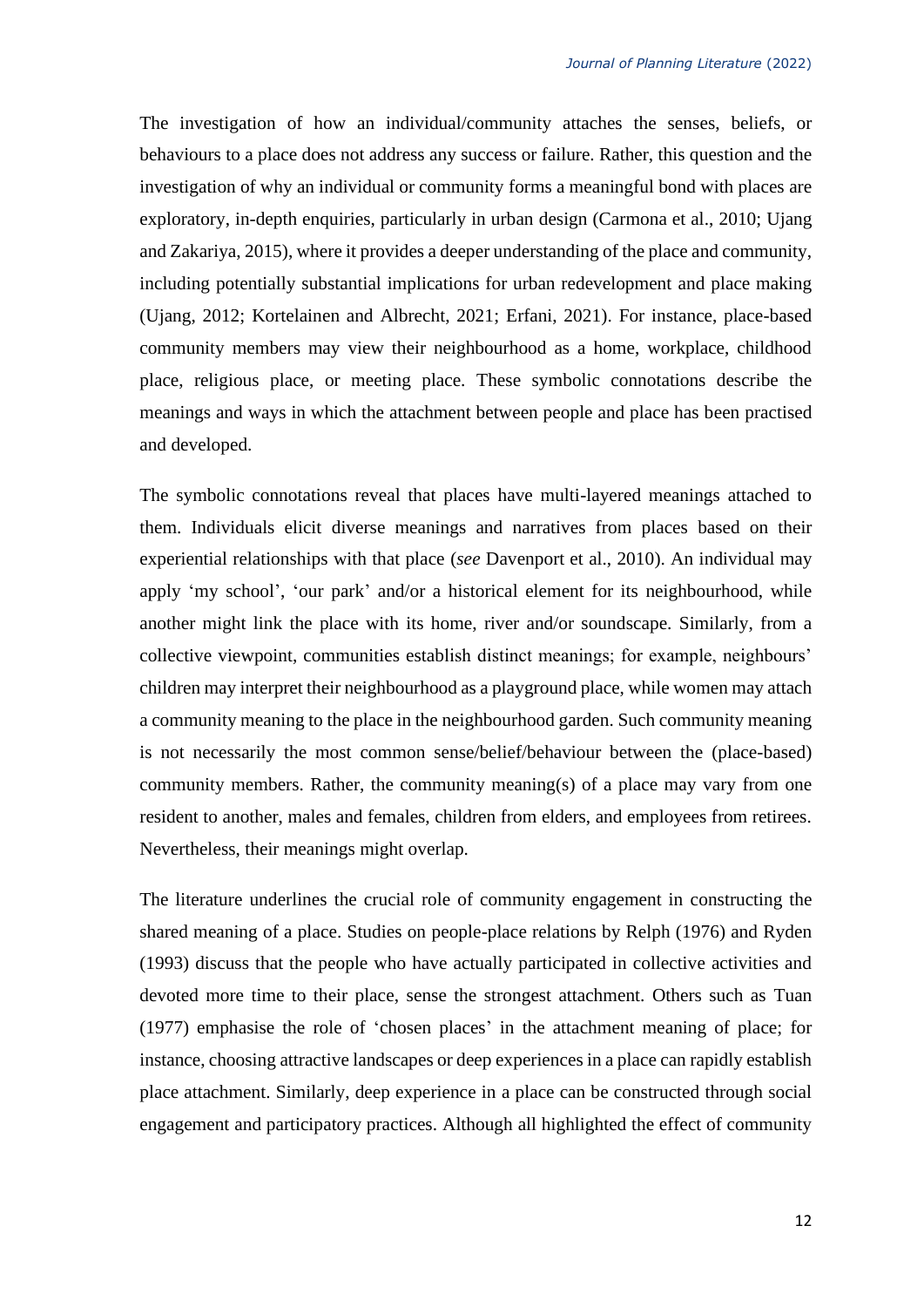engagement, the impact of participation and its community reasons are not explicit (Manzo and Perkins, 2006).

Reviewing the literature also shows that studies on sense of place and other place-focused concepts have typically considered the individual aspect rather than the collective, which indicates the need for further investigation on the community aspect. Community sense of place has been researched from two standpoints: first, the permanent residents' sense of the community's socio-cultural features as social networks and community benefits, and second, a community sense of belonging to the ecological features. One community may be more dependent on the socio-cultural attributes of a place, and another on the biophysical elements. However, socio-cultural factors are further highlighted compared with environmental factors (Stedman et al., 2004; Kopra, 2006). These different features and/or priorities should be considered, particularly in the context of how urban changes may produce conflict between individuals, communities, and professionals. A deep understanding of the sense of place in the eyes of community values can minimise the degree of such conflicts among different stakeholders, and maximise opportunities for them to benefit from community social and cultural values. This would facilitate the decisions and actions taken by urban planners, officials, and institutional stakeholders to improve the quality and outcomes of urban redevelopment projects as well as the process (Erfani and Roe, 2020).

Scholars have studied sense of place within certain types of places, for instance, within homes (Anton and Lawrence, 2014), neighbourhoods (Atkinson, 2015), cities (Droseltis and Vignoles, 2010), regions (Nanzer, 2014), countries (Shamai and Ilatov, 2005) or even a global sense of place (Massey, 1991; [Knox, 2005\)](#page-28-0). Others have explored a sense of place for rivers, forests, lakes (Beckley et al., 2004; Stedman et al., 2004; Kopra, 2006; Verbrugge et al., 2019), degraded environments (Broto et al., 2010), or else to compare different landscape types (Wartmann and Purves, 2018). Although these places have diverse scales and contexts, it indicates the extent and application of sense of place in studying the interrelationships between people and their physical, natural, and social environments.

Reviewing the literature revealed that to understand and investigate sense of place, there is a need to develop a wider and more expansive, relational approach that integrates cognitive‐ conative‐affective processes between self, other people, and the natural and built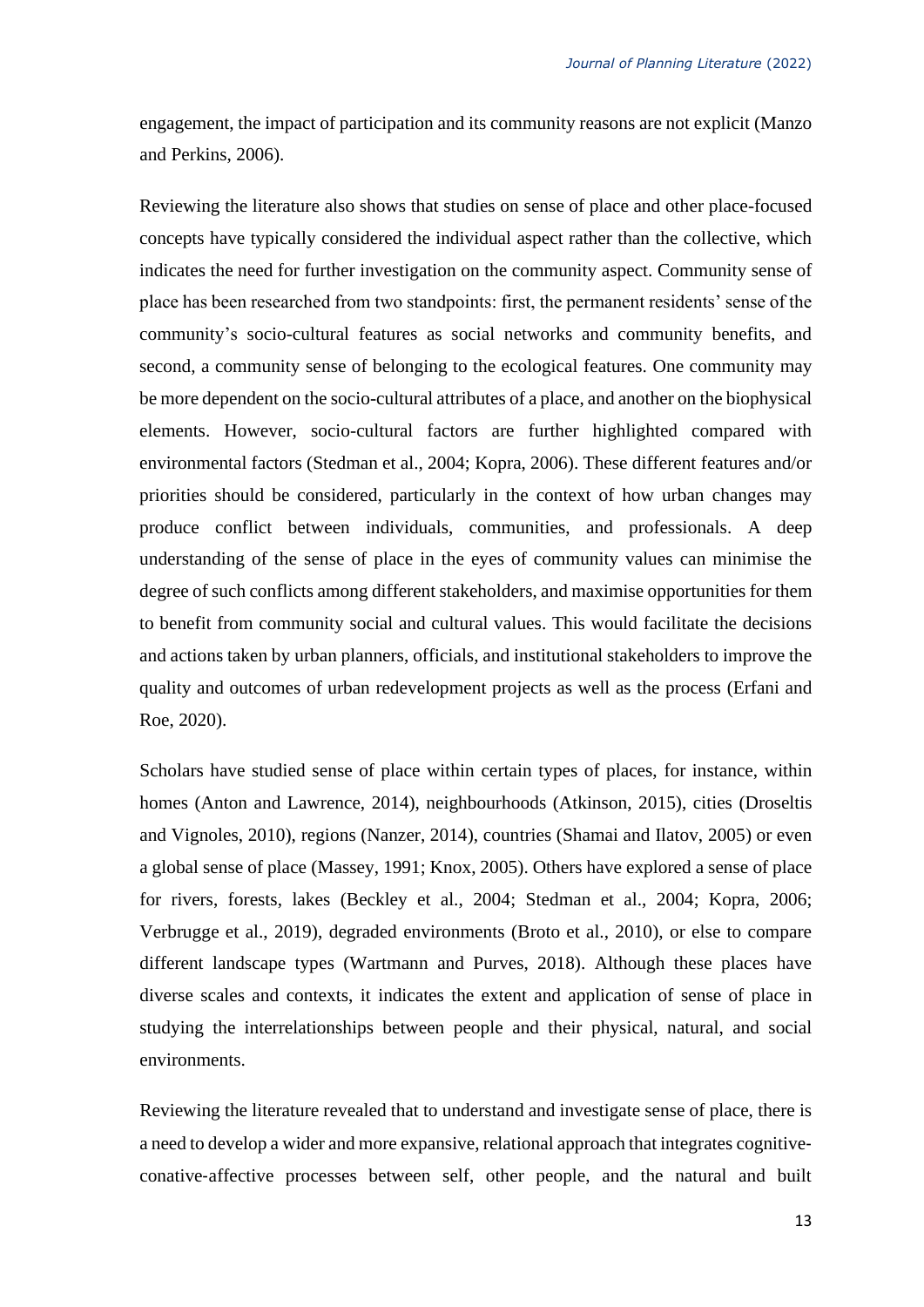environment. This review suggests that the people-place interrelationships, affected by socio-cultural, institutional and environmental contexts, are complex and dynamic in nature. Sense of place can be studied in the eyes of the individual and/or community; however, presently the individual aspect has been more widely investigated. This study was therefore geared towards developing a conceptual framework that can clarify this complexity by presenting the individual-community-place links, and extending the boundaries of what is already a significant volume of literature.

Both qualitative and quantitative measures have been used in the investigation of the complex, multidimensional concept of sense of place. The review of the literature on sense of place (Stedman et al., 2004; Manzo, 2008; [Manzo and Devine-Wright, 2013\)](#page-27-0) shows that qualitative approaches are more sensitive in explaining the complicated interrelationships between humans and place, than quantitative measures. More importantly, the interrelationships can be even more complex when researchers aim to investigate in-depth explanations of how and why sense of place is changed by other complex socio-economic phenomena, such as participatory decision-making in urban redevelopments (Erfani, 2018; Erfani and Roe, 2020) or natural phenomena including hurricane (Chamlee-Wright et al., 2009) and earthquake (Magee et al., 2016). Qualitative approaches deepen our understanding of the participants' perceptions and experiences regarding 'in depth a process' (Creswell, 2009, p. 13). The key questions, *how* and *why* a complex phenomenon has influenced the individual and community sense of place, can be investigated through in-depth conversations (Miles and Huberman, 1994).

This study does not intend to preclude the use of quantitative measures nor analyse the potential variables constituting sense of place. Rather, building on the literature (Hummon, 1992; Kruger, 1996; Stedman et al., 2004), the study raises questions about how the holistic and qualitative concept of sense of place can be deconstructed and fragmented into precise, measurable variables, and then reintegrated through multivariate modelling. The typical use of quantitative models developed through statistical manipulation of isolated variables is to allow greater generalisability and application from one setting to another; the greater generalisability and applicability, the stronger the model. Nevertheless, this 'push for generalizability has provided few precedents for using variables to discern the complexities that make places distinct' and interesting (Paulsen, 2004, p.251). Significantly, as discussed before, sense of place is a complex concept, including profound meanings associated with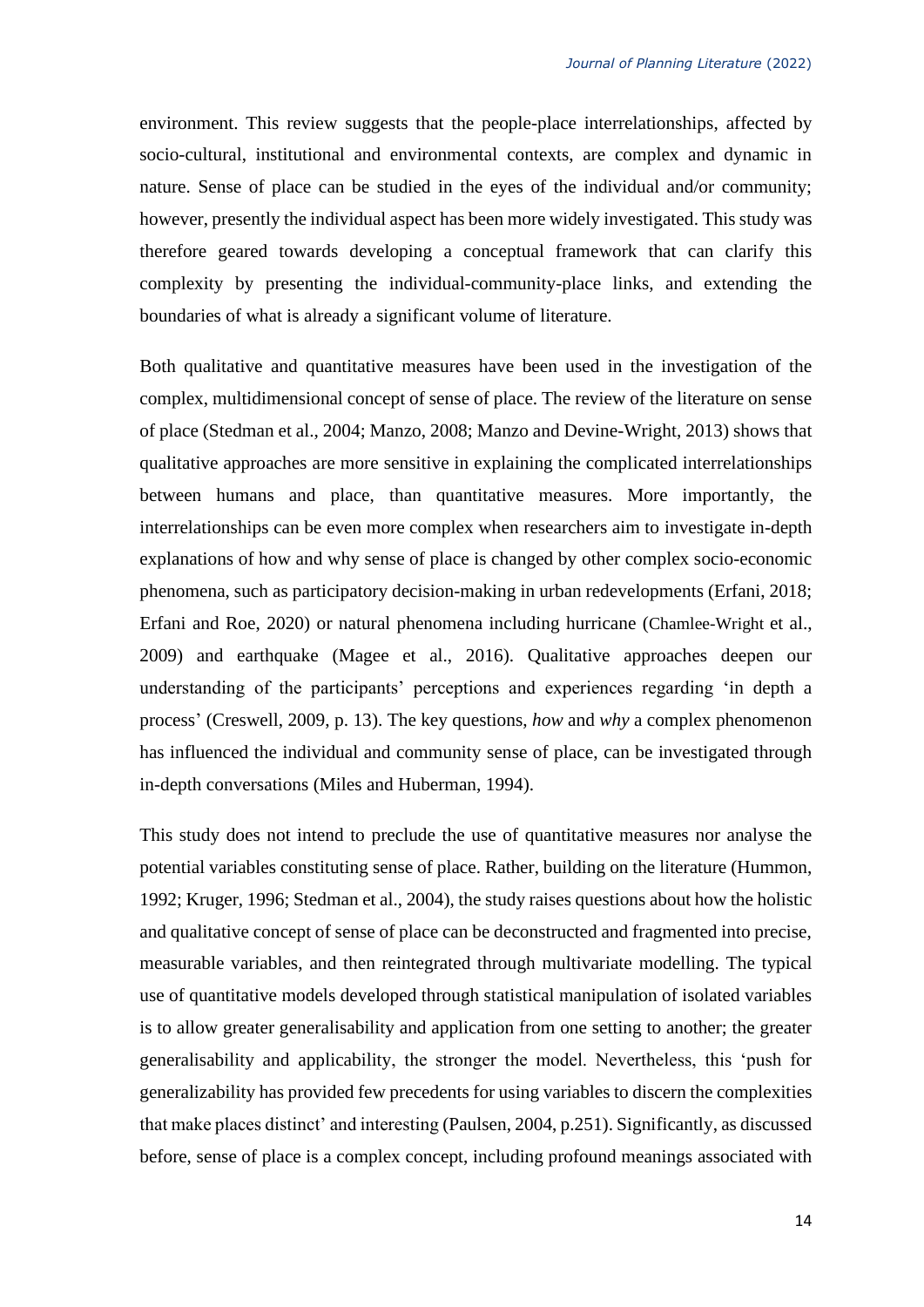place and patterns in social life, notwithstanding any preferred investigation method. This study aims to contribute to the body of knowledge by developing a framework to reconceptualise sense of place as a holistic term including other place-based concepts about place—attachment, satisfaction, dependence, and identity, from an individual and community angle, and their links. While there is a large amount of literature on sense of place, the proposed framework extends its application in reconceptualising how sense of place may relate to earlier constructs in an interdisciplinary literature. As such, it is an indepth investigation of complex groundwork.

### **4. Conceptualised framework for studying sense of place**

The literature review has led to the development of an inclusive conceptual understanding of 'sense of place'. To articulate the multifaceted interrelationships between individuals, community, and place, this study proposes a three-theme conceptual framework that articulates the notion of sense of place from an individual and community angle, and their links with other place-based concepts, including place attachment, place satisfaction, and place identity, as illustrated in the Venn diagram ofFigure 2. This will help researchers to uncover the different but relevant issues within a logical structure that facilitates the understanding and investigation of the dynamic and multidimensionality of sense of place.

The sub-sections below detail the conceptualisation of the proposed framework and help to differentiate the present work from prior efforts. For example, what distinguishes this conceptual framework from the tripartite model by Scannell& Gifford (2010) lies in three aspects. First, the framework proposed by this study is much broader and includes not only place attachment, but also place identity, satisfaction, dependence. In addition, this framework highlights community as a key concept in developing people-place relations, while the third dimension of the Scannell & Gifford model is process. Lastly, the framework emphasises that the construction of a sense of place is *in-between* individual, community, and place, not simply on them or underneath of them. In a recently published study by Wartmann et al. (2021), the concepts of place attachment, place identity, and place satisfaction were jointly incorporated into the multilevel model investigating individual and landscape-level relationships. Nevertheless, despite the several references to the research focusing on sense of place, their study does not clarify the link(s) between sense of place and their suggested model, nor the place-focused concepts used in the study.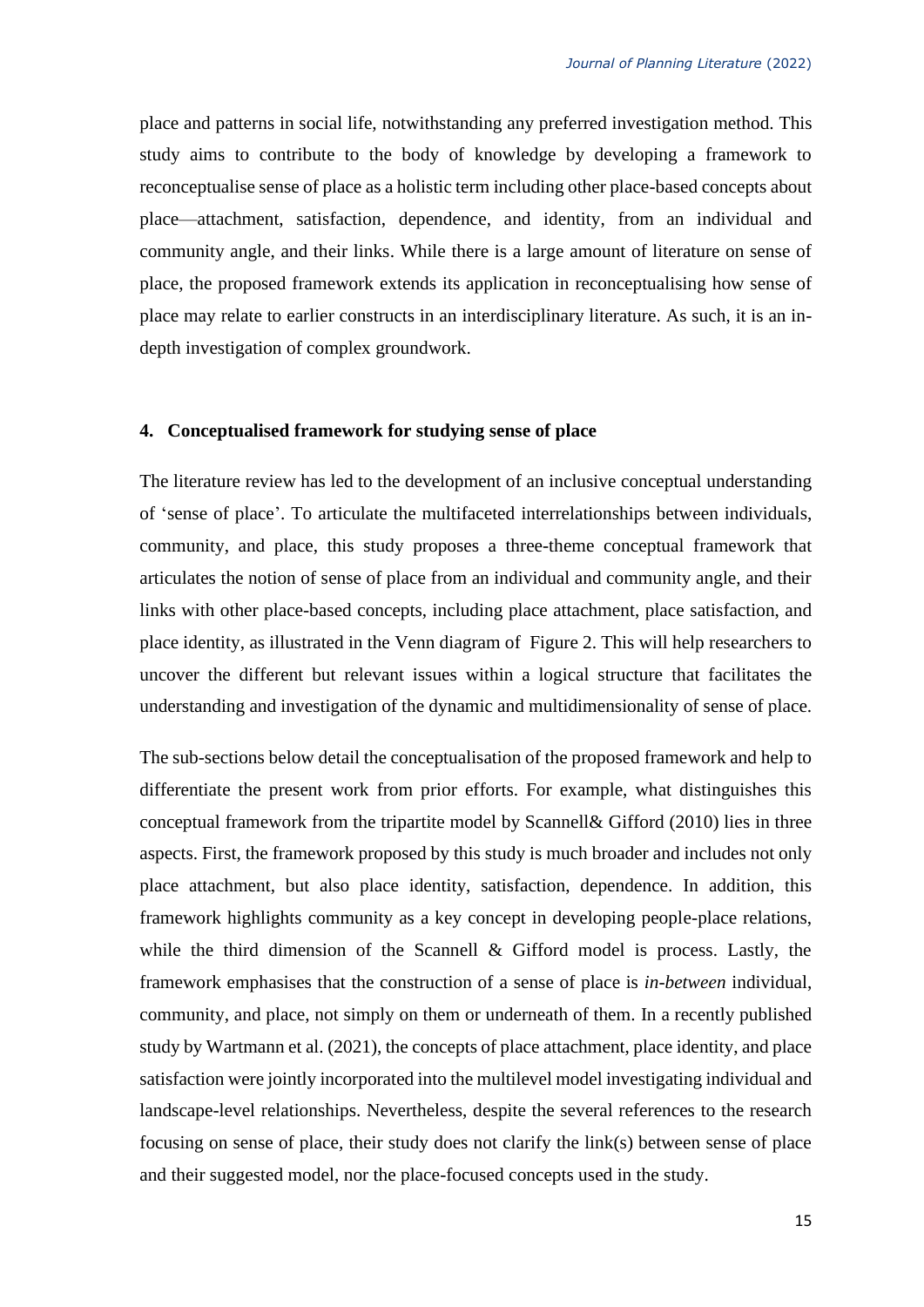

Figure 2. The interrelationships between individual, community, and place.

*Individual*: Individuals build self-boundary by sharing (or revising) their emotions, beliefs, and perceptions within continuous social relations in the global-local linkage (Massey, 1991). These boundaries can be imagined at different levels: the person's sense of their own home, in a neighbourhood, city or country. Individuals share feelings, opinions, and social interactions, to build their unique and indivisible self-identification (La Fontaine,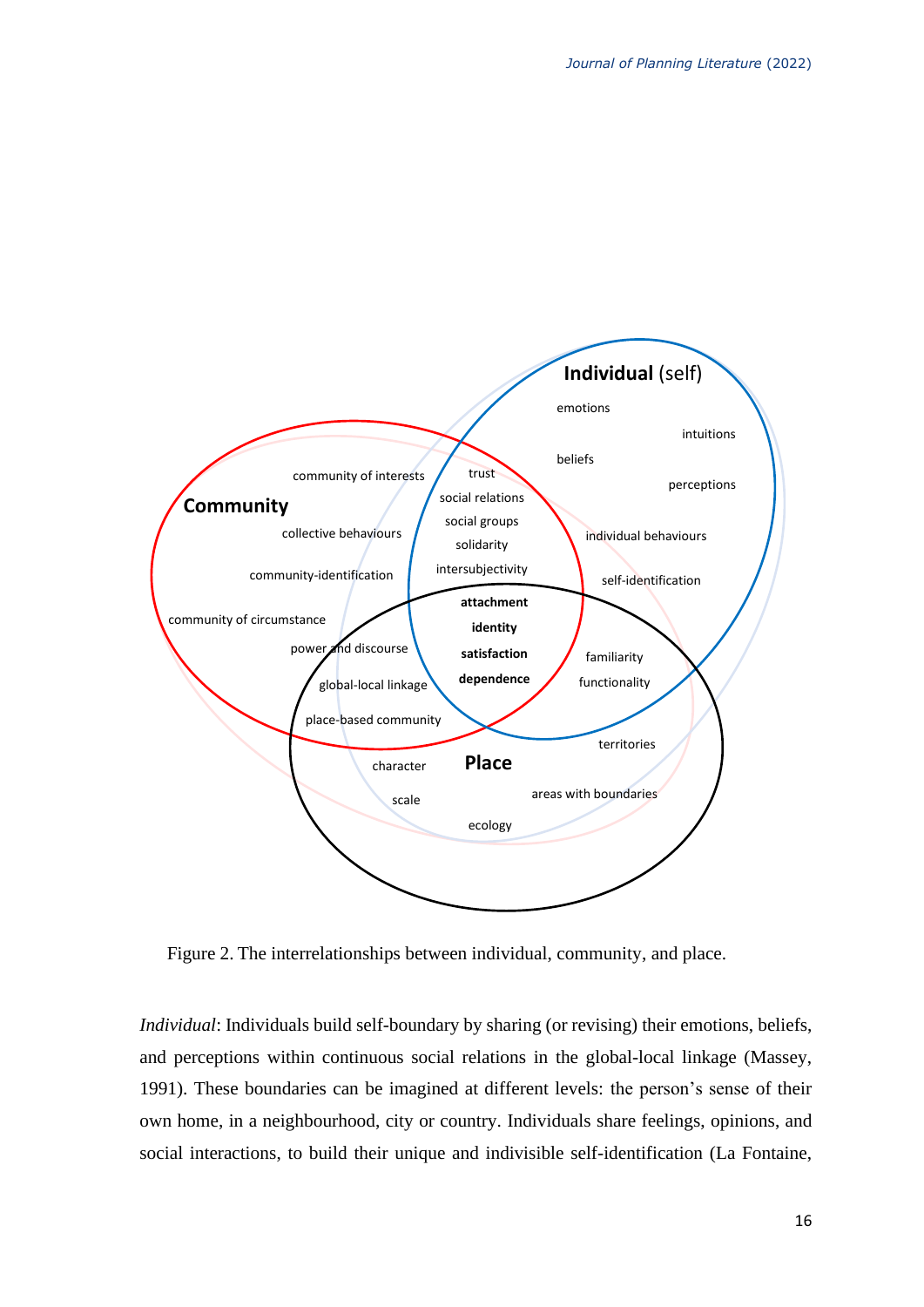1985) and practice territoriality as a socio-spatial control (Knox and Pinch, 2010; Clark, 2015) over the duration of residence (Anton and Lawrence, 2014). An individual also has social relations with other individuals, who have their own social relations with others, either separately or collectively. An individual through these social relations with other individuals builds in its own family, relatives, friends, neighbours, and other socially constructed categories. From a personal (highly subjective) viewpoint, a person may imagine the self through their home, family, and workplace, identifying the person from others.

*Community*: A review of the community studies literature indicates the acknowledgment of 'psychological sense of community' as a broad theoretical construct providing a sense of belonging to a particular area, social group, identity, emotional connection, and wellbeing (Fisher et al, 2002). A community is neither a static phenomenon, nor an inclusive notion for all citizens. Rather, a community essentially is a dynamic concept, in which citizens are constantly joining and leaving or at least claiming to do so, and understood differently in different political, theoretical, and ecological contexts (*see* Arai and Pedlar, 2003; Gregory et al., 2009). Whenever members of a community share a kinship relationship and sense of solidarity based on the place, a place-based community is constructed (Fraser, 2005). A place-based community is dependent on trust and familiarity among its locals, who possess kinship relations (Herbert, 2005). While from the Chicago School perspective, place-based communities dictate the ecological ideas of invasion, dominance, and succession (Sampson, 2002; Knox and Pinch, 2010, p. 157), the political economic school view is interrelated with socio-economic policies and political power (Harvey, 1993; Gregory et al*.*, 2009; Delanty, 2010). The deep metamorphoses of urban environments through regeneration, gentrification, decentralisation, suburbanisation and social polarisation have led to the fragmentation of urban community networks (Delanty, 2010) and residential displacement (Zuk et al., 2018). Globalisation and technological innovation (Harvey, 1993; [Knox, 2005\)](#page-28-0) have also accelerated the destruction of community networks and the change of place-based communities to non-place-based communities (Knox and Pinch, 2010).

*Place*: After reviewing 40 years of literature on the construct 'place attachment', Lewicka (2011) calls for more attention to the definition of *place* and place-focused theories. Despite globalisation and technological advances, *place* is still a key element in shaping our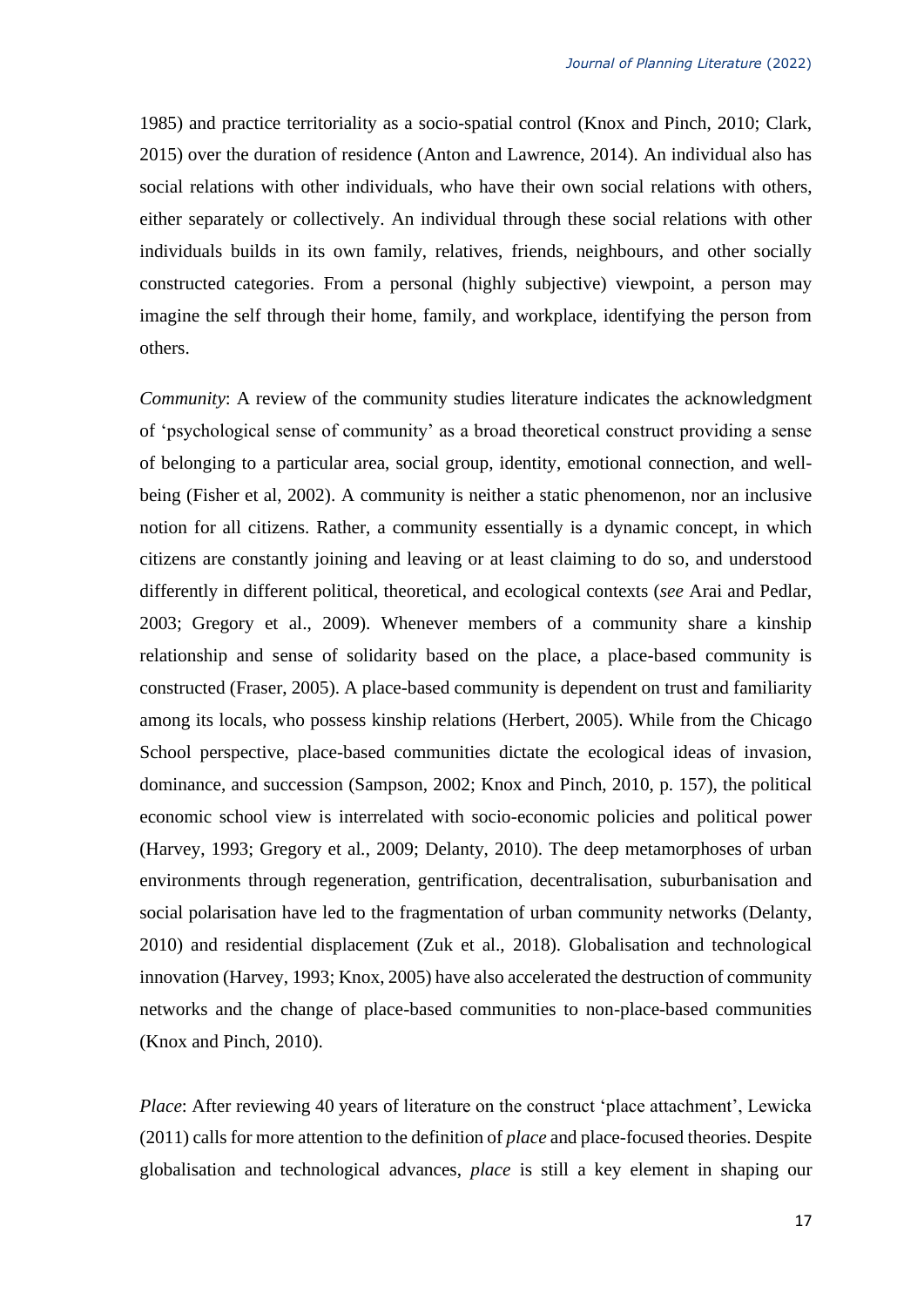attachments, although the literature excessively highlights the individual/community element. The term *Place* is conceptualised as certain moments of social relations rather than only 'as areas with boundaries around' (Massey, 1991, p.28). These moments are constructed at the intersections of social interactions, movements, and communications through economic, political, and cultural connections to the wider world that is used to articulate the particular moment and the place, whether it is a home, neighbourhood, city or country. This way of conceptualising and understanding of how places are linked to or differentiated from each other, facilitates the recognition of 'a global sense of the local, a global sense of place' (p.27)—indicating how places integrate the *global* and the *local* together. In this sense, places are institutionalised by political-economic powers in which economic and political decision-making processes transform the built environment, for instance, by supporting local institutions and organisations (*see* Harvey, 1993; Logan and Molotch, 2007). In addition, frequently, places are narrating many other meanings, which may not be influenced only by individuals or a community, but the sense of place is affected. For instance, the bio-physical features of a place (ecological aspect) including seasons, weather, or perceived landscape views allow people to differentiate (and link) the differences in 'sense of place as a cultural ecosystem service' between different places. When unique elements and events are embedded within a place, the place constitutes cultural and symbolic meaning rather than merely a physical setting (*see* Vanclay, 2008; Wartmann and Purves, 2018).

*Individual and place*: An individual may apply, my home, my city, or my country in their narratives to establish the link with a particular place as a way to (re)define selfidentification. When an individual believes and/or perceives that a place represents the self, then the individual's identity can be represented through the place identity. This happens when the self-identification and place identity are overlapping, allowing the individual to be re-identified through the place. Moreover, the emotional and intuitional links between an individual and a place construct place attachment (Jorgensen and Stedman, 2001; 2006). In this case, physical and historical familiarities with the place may influence an individual's feelings about the place (*see* Shamsuddin and Ujang, 2008). For instance, individual involvement in building a house or planting a tree can bring a sense of attachment since the person feels familiarity with that place, physically and during the process of transformation. Hence, individual involvement influences the individual's attachment to a place. In addition, if an individual feels that a place offers him/her an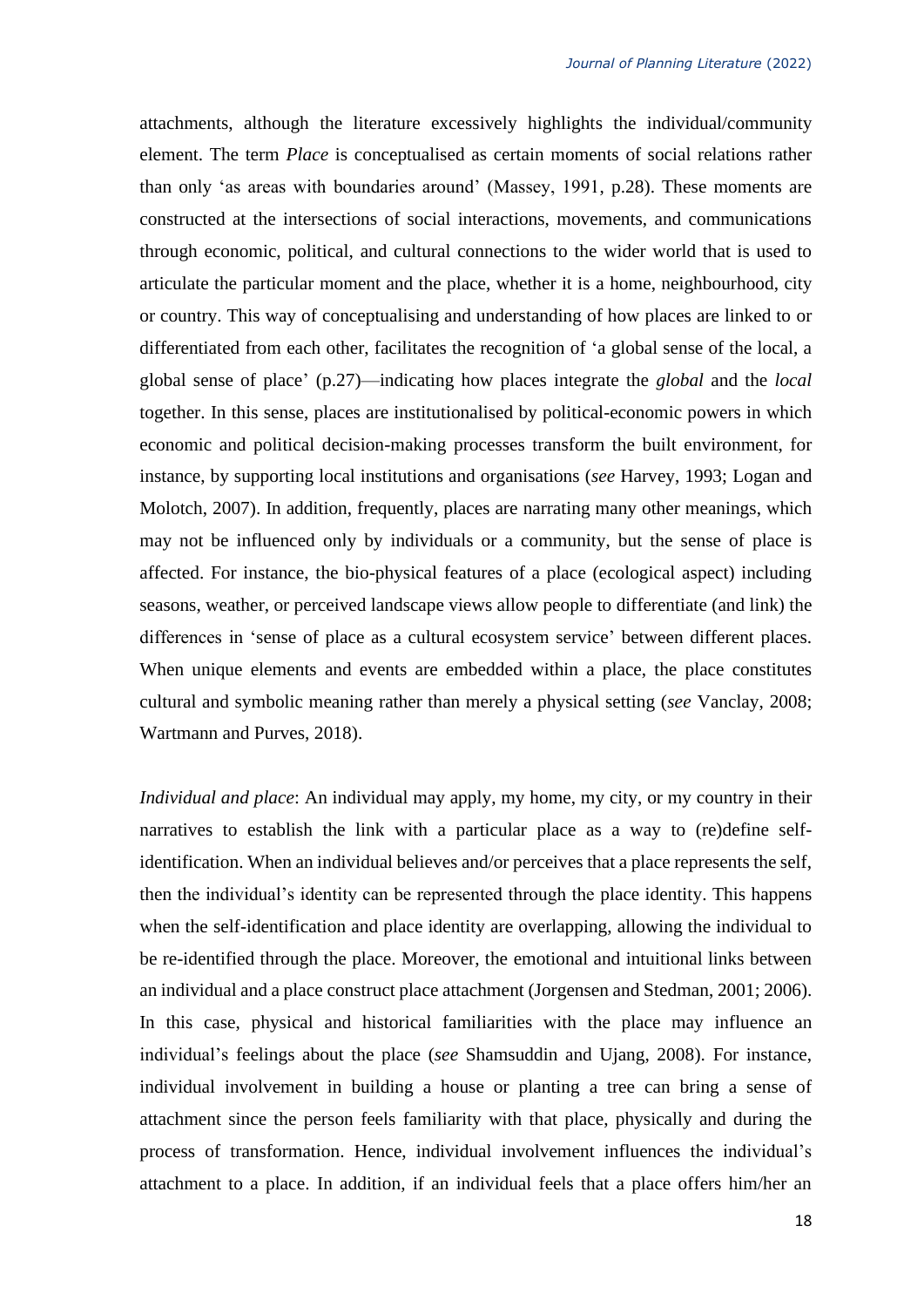opportunity for personal development, he/she might have a desirable affect—'pride, happiness, and love' (Scannell and Gifford, 2010, p.2), and/or dependence on the place when the place provides the individual's needs e.g. jobs and housing.

*Individual and community*: Individual-individual and individual-community interactions may help building or developing *trust* (Payton et al., 2005). Individuals may develop thick trust through their kinship and daily relationships. The relationship between individuals and community, or even individual/community and the institutions, is weaker (thin trust) when trust is constructed through the *intersubjectivity* between community members or the institutions. When community members and individuals perceive similar values, attitudes, and beliefs, thin trust is created (Paxton, 1999; Arai and Pedlar, 2003). The above studies did not discuss the influence of familiarity with places and/or involvement in decisionmaking processes on trust and citizen actions, but other research has argued that familiarity with neighbours or local institutions can lead a resident to trust or intrust in the community (Herbert, 2005).

Because the relationship between an individual and community (family, neighbours, and friends) is critical over the individual meaning of a place, it influences the individual sense of place. When a resident knows a neighbour/community/institution and can predict their behaviour and social norms, the local perceives a network of familiarity and trust between him/herself with others. While deep interrelationships between community members lead to an individual trust, shallow connections between a person and institution construct institutional trust (Herbert, 2005; Payton et al., 2005). Thus, the construction of trust and familiarity between the individual and (place-based) community or the institution, leads to an individual's sense of belonging to the community and the place itself (Stedman et al*.,* 2006). Behaviour is fundamentally individual, but scholars distinguish between individual and collective behaviours in shaping a sense of a place. Collective actions can contribute to a sense of collective achievement (Erfani, 2020), creating potential for long-term transformative change in socio-ecological systems (Masterson et al., 2017).

Social structural phenomena at the community level can influence individuals' perceptions, attitudes, and behaviours (Brown et al., 2003; Long and Perkins, 2007; Entwisle et al., 2007). This demonstrates significant contributions of 'community-contextual factors to individuals' experiences of community' (Flaherty and Brown 2010, p.504) and the development of a sense of community (attachment) as a multilevel, multifaceted construct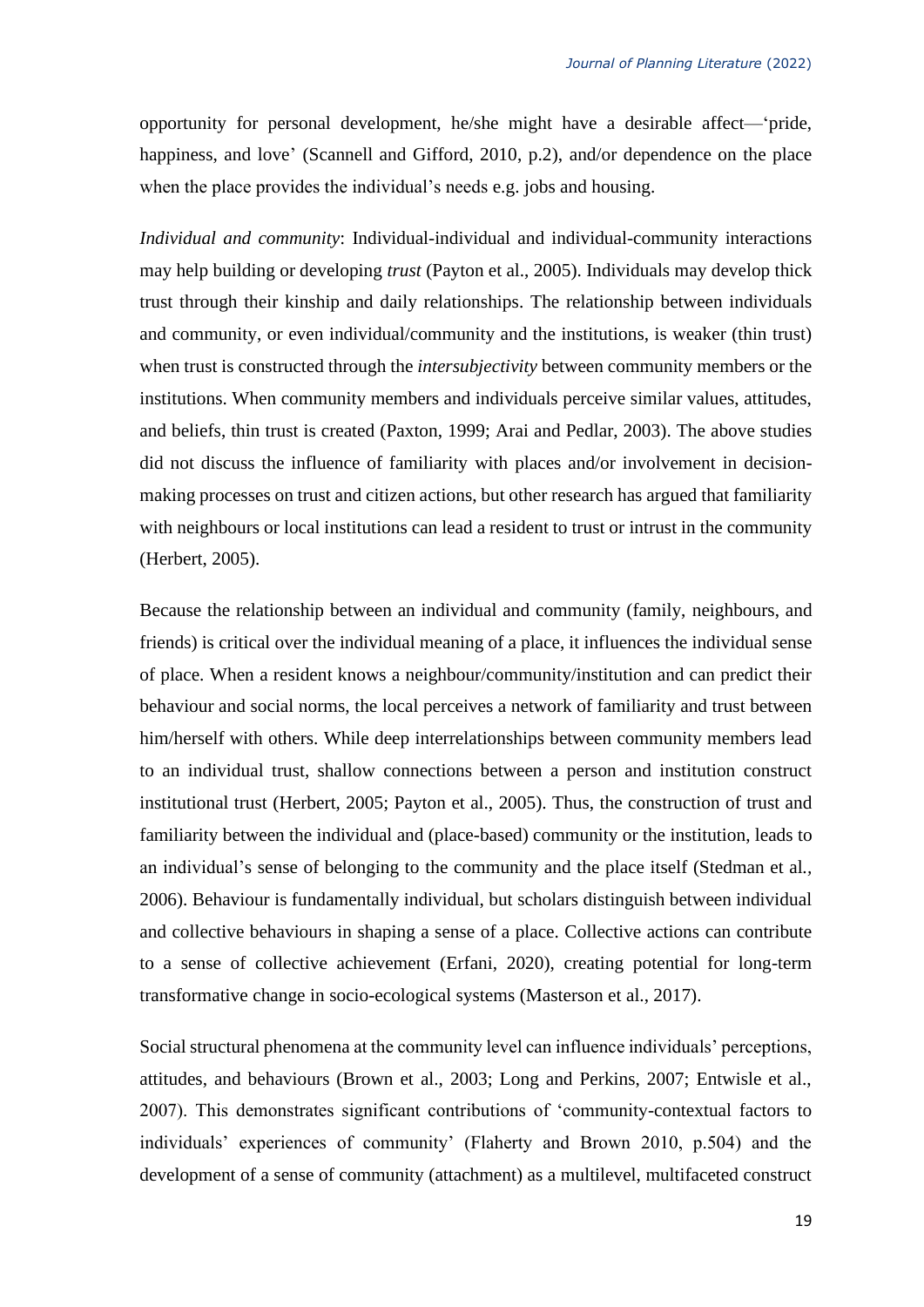(Sampson, 1988; Brown et al., 2003; Long and Perkins, 2007). As such, it is limited or insufficient to understand individual-community relationships without contextualising individuals' subjective sense of community within the wider, more objective social cohesion, communitarianism, or organisation at the community level. In addition, from a human ecological perspective, community experiences and meanings are rooted in a (macro-level) socio-ecological context (Sampson, 1988; 2002). This argument resonates with the social-ecological theory, which posits that to understand individual-community relations, the entire social and ecological systems in which interactions occur need to be studied (Masterson et al., 2017).

*Community and place*: The behavioural intentions and commitments of community are linked to place in a way that may influence collective behaviours (Ramkissoon et al., 2013). Places are perceived friendly settings facilitating social relations when neighbourhoodbased communities empower the kinship relationship between the residents. As such, the residents feel a sense of solidarity based on a common place that makes them satisfied and dependent (Chamlee-Wright and Storr, 2009). Indeed, when the members collectively share behavioural dependence on the place rather than a common personality, a place-based community is constructed through sharing subjectivities. Daily intersubjectivity leads to a continuous revision and reorganisation of community. Intersubjectivity between individual community members influences the connection between place and community attachment (Lefebvre, 1991; Knox and Pinch, 2010). The effects are reflected in the attitudes and behaviours of community members, for example, residents may share an attachment to a place, through an attachment to a local community. Indeed, satisfied involvement as a community member over time can generate a kinship relationship and spirit of solidarity from the viewpoint of an individual to the community, and this can affect place attachment. One such study was by Payton et al. (2005), who revealed that there is a significant relationship between place attachment and community actions. The qualitative study highlights the significance of the emotional and functional aspect of place, individual and institutional trust. Increasing place attachment directly raises trust and indirectly raises community involvement, and increasing trust directly raises community participation. Though in Payton's research, trust links place attachment to community involvement.

Local communities constantly develop and/or (re-)discover their senses of place by making and sharing meanings attributed to the place and activities. Involvement in these collective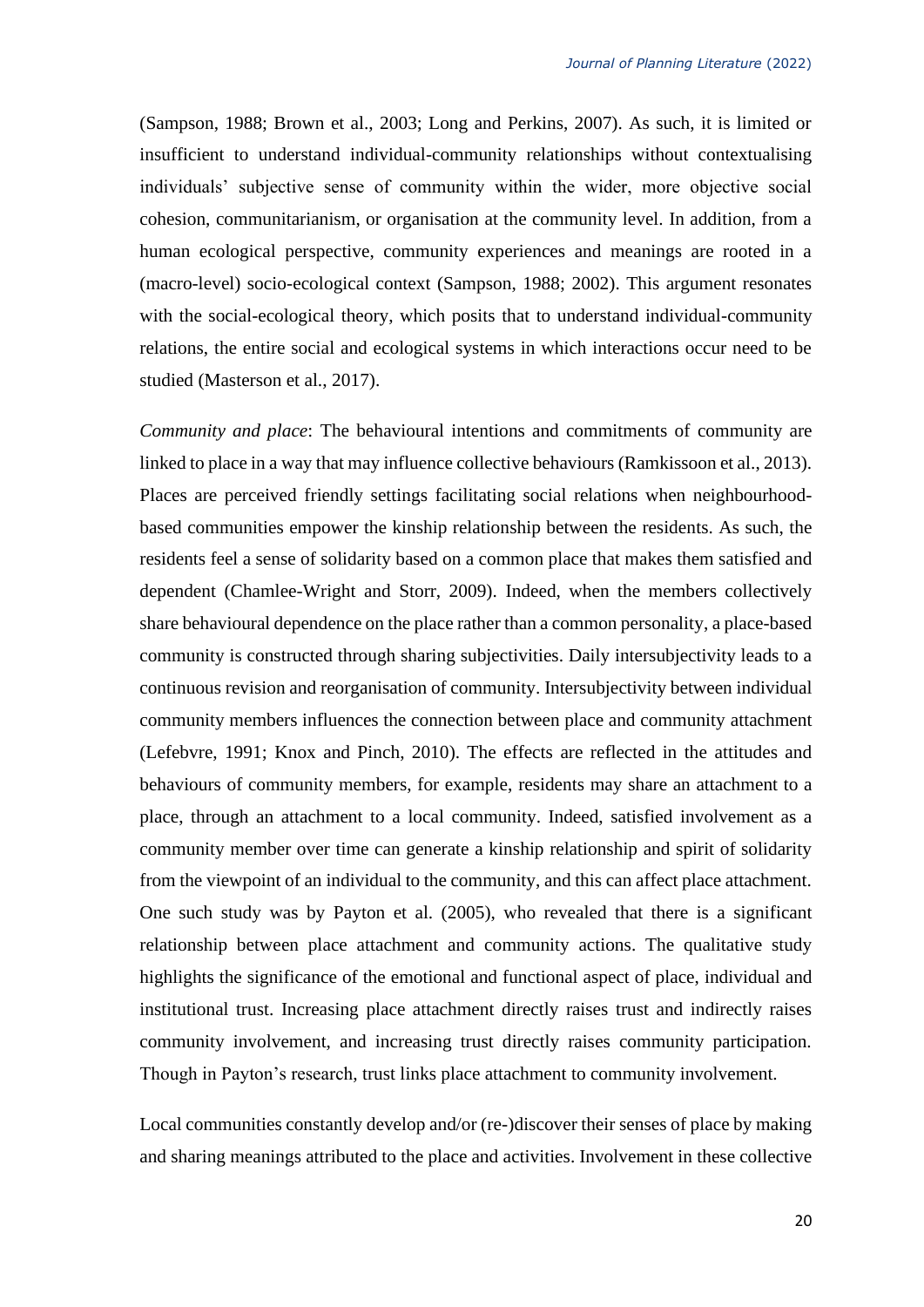meaning-making practices contributes to the articulation of community narratives about the place, how they conceptualise and talk about the place, and how power is situated within the discourses—indicating the inclusion of discourses of power in (re-)constructing sense of place (Stokowski, 2002). These practices include the interpretation of place meanings, language and discourse, material and socio-political interactions (Williams, 2014), and the various aspects of place, including location, character, and scale (Jorgensen and Stedman, 2001).

### **4.1. Applied implications**

The developed framework allows various applications in urban studies and planning processes. Planning processes that integrate and develop elements central to the *in-between* interactions of individual-community-place, as detailed in the last section, contribute to enhancing sense of place and achieving desired planning outcomes. This application supports community-led planning initiatives aiming to actively involve individuals and community groups in the identification and articulation of meanings, feelings, attitudes, interests, needs, and how they should be addressed. A comprehensive understanding of *place* from an individual and community perspective, as the framework conceptualises, also contributes to resolving or minimising the potential conflicts and disagreements in development processes. Such understanding is crucial for informing planning researchers and practitioners involved in the decision- and policy-making processes. In addition, as people express their interrelationships with places through the three main themes here/there (place), others (community), and me (self)—this framework facilitates categorisation and simple thematic analysis of narratives. Along with behavioural intentions and commitments (satisfaction), potential respondents can easily express their feelings (attachment), beliefs and perceptions (identity) towards a place based on a relationship between the three themes. Their narratives, indeed, are not drawn on just one theme, but are instead in between them: individual-community, individual-place, and community-place interrelations.

### **5. Conclusion**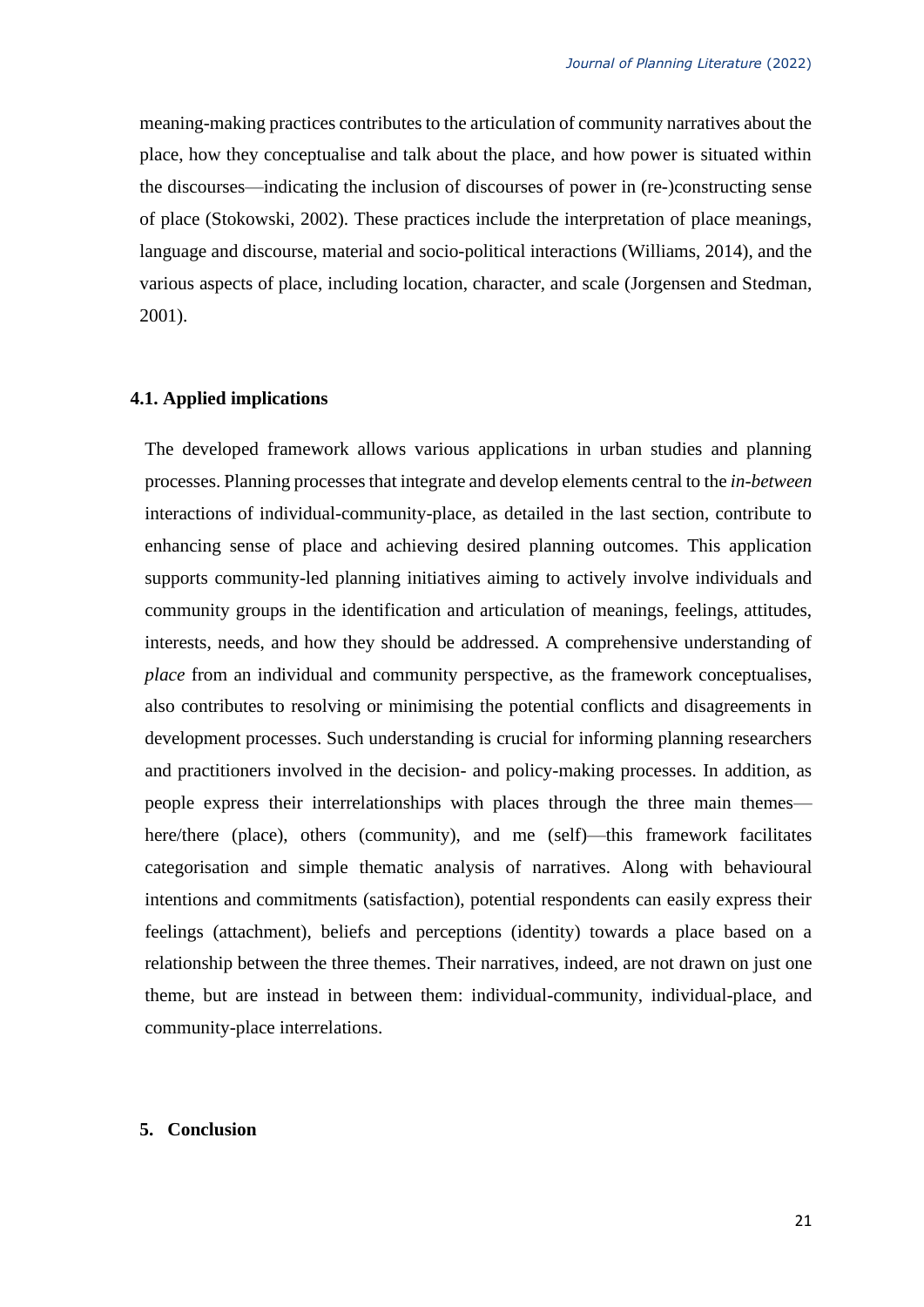*Sense of place* has recently gained increased attention in academic research, including environmental psychology, geography, urban and planning literature. In a variety of research contexts and for different purposes, different theories and approaches have been adopted in the investigation of sense of place. The discussion of the contributions from a plurality of approaches deepens our understanding of sense of place, its complexity, dynamic, and multidimensionality. The conceptual framework developed in this study theorises the interrelationships between individual-community-place in constructing a sense of place and where the other place-based concepts lie. The framework, organised in a three-theme structure, has the potential to facilitate the categorisation and (thematic) analysis of qualitative narratives and accelerate progress across a wide range of fields, including planning practice and research. The framework contributes to the debate on bottom-up policy development and social planning, which would consider the perceptions and attitudes of the local inhabitants as a major factor in the planning and management of urban habitats. The framework can also stimulate directions for future research by identifying potential gaps in the existing literature and linking place-based constructs in a structural paradigm by enhancing the understanding and articulation of sense of place from an individual and community angle and their links.

Interrelationships between the *individual*, *community*, and *place* shape the spectrum of sense of place. The community level of sense of place is formed through the process of developing 'intersubjectivity' between individuals (Lefebvre, 1991; Knox and Pinch, 2010). Intersubjectivity as the collective intersection of people's subjectivities through time-space can lead to trust and familiarity, which identifies one community from another (community-identification). Since the word *place* is one of the most multi-layered and multi-purpose notions in semantics, any discussion about sense of place inevitably seems complex and vague. Consequently, sense of place as a multi-dimensional and abstract term, encompasses the socio-cultural and ecological attributes of a place. However, this notion is more than the statistical calculation of these components. People describe their cognitive, affective, and conative relationship with a place and others through a non-mathematical experience of place. Therefore, this qualitative concept is individually and collectively (community level) constructed through a combination of *place identity*, *place attachment*, and *place satisfaction*, which are in turn influenced by various contextual factors, including culture, institutional arrangements and organisations.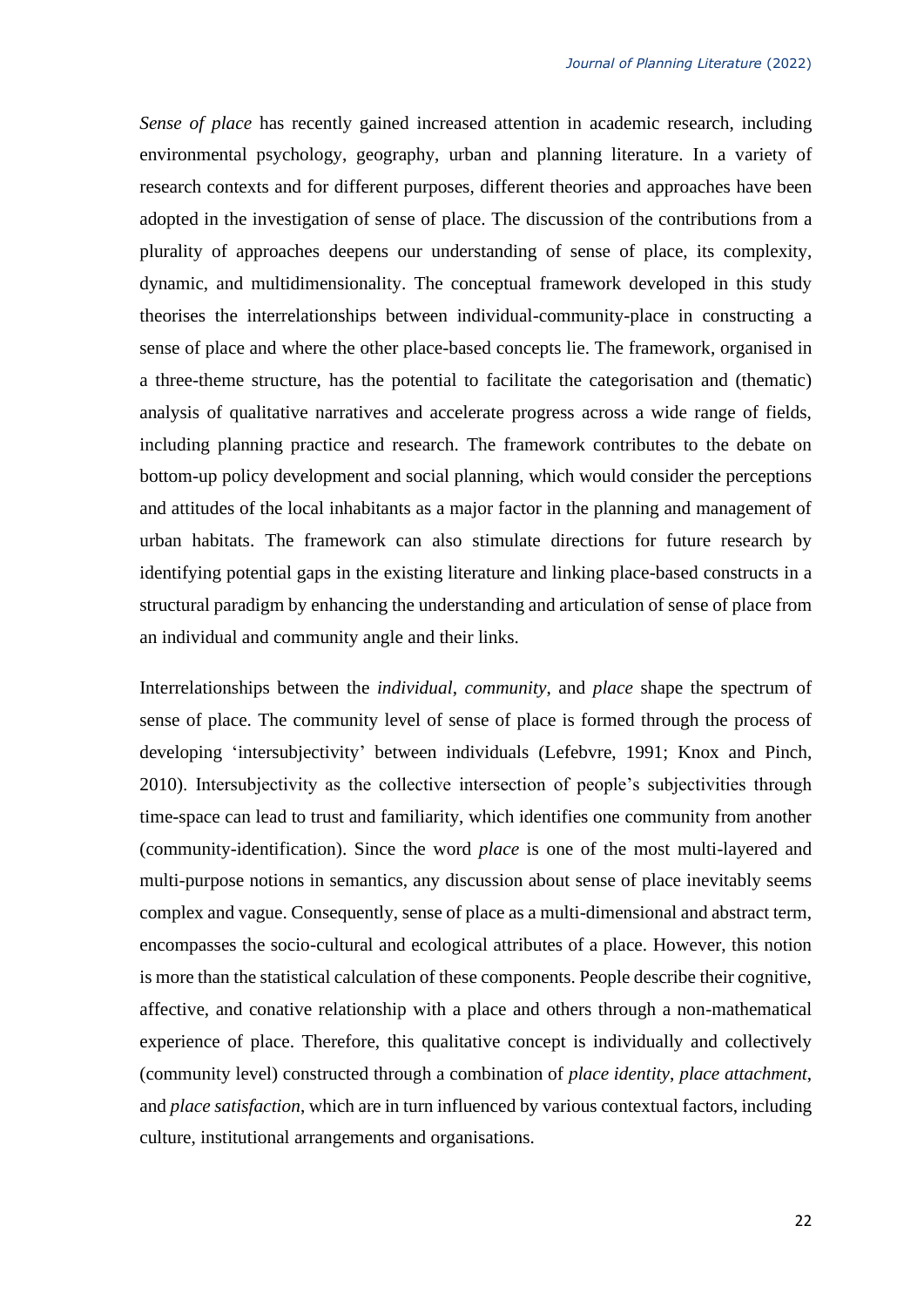Place identity refers to a brief summary of an individual's sense of self in relation to a place. This cognitive-based aspect of sense of place is constructed once an individual believes that certain attributes of a place, either physical or symbolic, contributes to the sense of self identity. If a place represents the beliefs and values that an individual believes the self and others possess, the individual considers that the dwellers can be reidentified through that place. A concise summary of a (positive) emotional bond to a specific place developed through interactions between an individual/community and the place over time, structuralises the place attachment. For instance, an individual can be attached to their neighbourhood through social ties with people living there and/or childhood memories of growing up there. Place satisfaction reflects the conative-based aspect: a brief summary of functional expectations and values that a place offers to an individual/community, facilitating their preferred activities and satisfying their needs. When someone is satisfied with their place of living and/or work, it means the place functionally provides a space for the individual's desired activities and interests. An individual may feel dependent on the place for its certain facilities, such as offering a place to work and live, or expected social norms and activities from the community members A sense of place can conceptualise a negative or ambivalent people-place relation (*see* Shamai, 2018), though often discussed as a positive concept. For example, an individual may develop a negative view of sense of place as certain features of place are in contrast interaction with the self-identity or because the place and community do not reflect the person's needs and values.

# **References**

Anderson, J. (2004). The ties that bind? Self- and place-identity in environmental direct action. *Ethics, Place & Environment*, 7(1-2), 45-57. <https://doi.org/10.1080/1366879042000264769>

Amin, A. (2002). Spatialities of globalisation. *Environment and planning A: Economy and Space*, 34(3), 385-399. [https://doi.org/10.1068/a3439](https://doi.org/10.1068%2Fa3439)

Anton, C.E. and Lawrence, C. (2014). Home is where the heart is: The effect of place of residence on place attachment and community participation. *Journal of Environmental Psychology*, 40, 451-461. <https://doi.org/10.1016/j.jenvp.2014.10.007>

Arai, S. and Pedlar, A. (2003). Moving beyond individualism in leisure theory: A critical analysis of concepts of community and social engagement. *Leisure Studies*, 22(3), 185-202. <https://doi.org/10.1080/026143603200075489>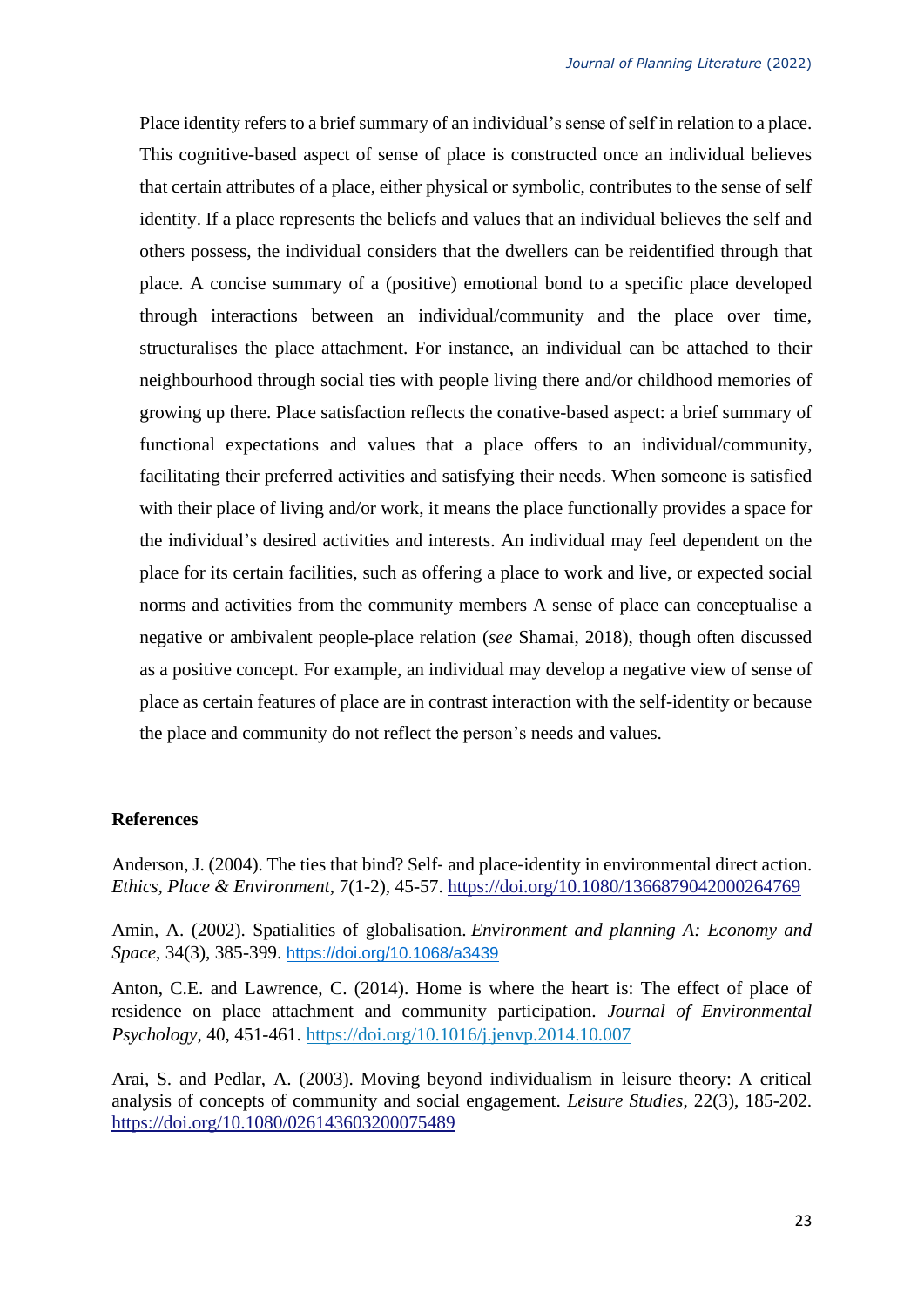Ashworth, G. (2008). In search of the place identity dividend: Using heritage landscapes to create place identity. In Williams, A. and Eyles, J. (eds.) *Sense of place, health and quality of life* (pp. 185-196). London: Routledge.<https://doi.org/10.4324/9781315243474>

Atkinson, R. (2015). Losing one's place: Narratives of neighbourhood change, market injustice and symbolic displacement. *Housing, Theory and Society*, 32(4), 373-388.

Bagozzi, R.P. (1978). The construct validity of the affective, behavioral, and cognitive components of attitude by analysis of covariance structures. *Multivariate Behavioral Research*, 13(1), 9-31. [https://doi.org/10.1207/s15327906mbr1301\\_2](https://doi.org/10.1207/s15327906mbr1301_2)

Beckley, T.M., Stedman, R., Wallace, S. and Ambard, M. (2004). A new tool for understanding sense of place. Sustainable Forest Management Network Project Reports. University of Alberta, Edmundton, Canada.

Benson, M. and Jackson, E. (2013). Place-making and place maintenance: Performativity, place and belonging among the middle classes. *Sociology*, 47(4), 793-809. [https://doi.org/10.1177/0038038512454350](https://doi.org/10.1177%2F0038038512454350)

Bergstén, S. and H. Keskitalo, E.C. (2019). Feeling at home from a distance? How geographical distance and non-residency shape sense of place among private forest owners. *Society & Natural Resources*, 32(2), 184-203. <https://doi.org/10.1080/08941920.2018.1533607>

Broto, V.C., Burningham, K., Carter, C. and Elghali, L. (2010). Stigma and attachment: Performance of identity in an environmentally degraded place. *Society & Natural Resources*, 23(10), 952-968.<https://doi.org/10.1080/08941920802705776>

Brown, B.B. and Perkins, D.D. (1992). Disruptions in place attachment. In Altman, I. and Low, S.M. (eds.) *Place attachment* (pp. 279-304). New York: Plenum Press. https://doi.org/10.1007/978-1-4684-8753-4\_13

Brown, B., Perkins, D.D. and Brown, G. (2003). Place attachment in a revitalizing neighborhood: Individual and block levels of analysis. *Journal of environmental psychology*, 23(3), 259-271. DOI: [10.1016/S0272-4944\(02\)00117-2](https://doi.org/10.1016/S0272-4944(02)00117-2)

Cao, X., Wu, X. and Yuan, Y. (2018). Examining built environmental correlates of neighborhood satisfaction: A focus on analysis approaches. *Journal of Planning Literature*, 33(4), 419-432. DOI: [10.1177/0885412218765443](https://doi.org/10.1177%2F0885412218765443)

Carmona, M., Heath, T., Tiesdell, S. and Oc, T. (2010). *Public places - urban spaces: the dimensions of urban design*. Oxford: Architectural.

Chamlee-Wright, E. and Storr, V.H. (2009). "There's no place like New Orleans": Sense of place and community recovery in the Ninth Ward after Hurricane Katrina. *Journal of Urban Affairs*, 31(5), 615-634. DOI: [10.1111/j.1467-9906.2009.00479.x](https://doi.org/10.1111/j.1467-9906.2009.00479.x)

Clark, W.A. (2015). Neighbourhoods and the structure of society: Implications for work and residence in the Internet Age. In Mason, C., Reuschke, D., Syrett, S. and van Ham, M. (eds.) *Entrepreneurship in cities: neighbourhoods, households and homes* (pp. 39-57). Cheltenham: Edward Elgar.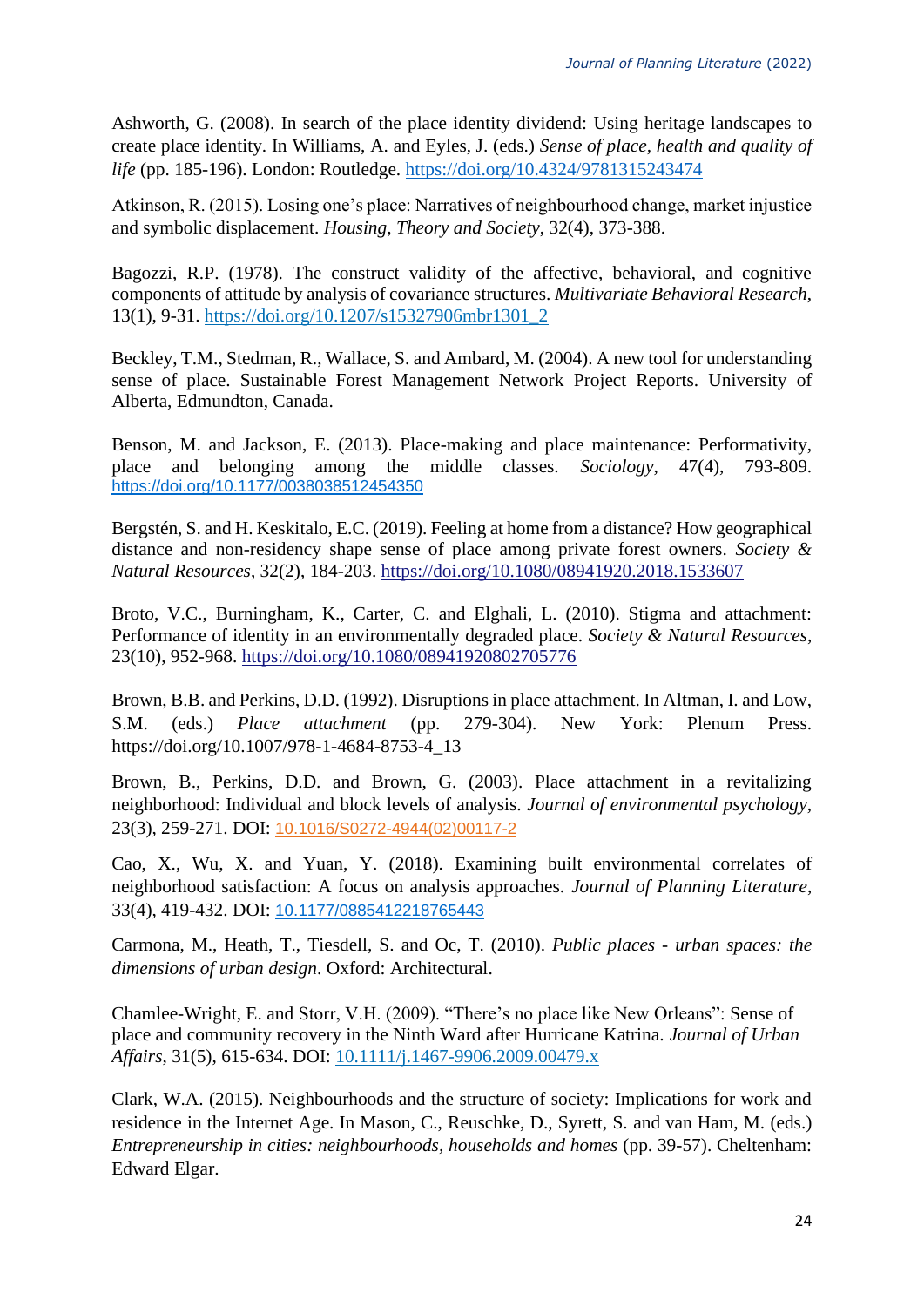Convery, I., Corsane, G. and Davis, P. (2014). *Making sense of place: Multidisciplinary perspectives*. Woodbridge, UK: Boydell & Brewer.

Counted, V. (2016). Making sense of place attachment: Towards a holistic understanding of people-place relationships and experiences. *Environment, Space, Place*, 8(1), 7-32. DOI: [10.5840/esplace2016811](https://doi.org/10.5840/esplace2016811)

Cresswell, T. (2014). Place: an introduction. Blackwell: Oxford.

Cresswell, T. (2009). Place. In Kitchen R. & Thrift N. (eds), *International Encyclopedia of Human Geography* (pp.169-177). vol. 8, Oxford: Elsevier.

Creswell, J.W. (2009). *Research design: Qualitative, quantitative, and mixed methods approaches*. 3rd ed. Thousands Oaks, California: SAGE Publications, Incorporated.

Cross, J.E., Keske, C.M., Lacy, M.G., Hoag, D.L.K. and Bastian, C.T. (2011). Adoption of conservation easements among agricultural landowners in Colorado and Wyoming: The role of economic dependence and sense of place. *Landscape and Urban Planning*, 101(1), 75-83. <https://doi.org/10.1016/j.landurbplan.2011.01.005>

Davenport, M.A., Baker, M.L., Leahy, J.E. and Anderson, D.H. (2010). Exploring multiple place meanings at an Illinois State Park. *Journal of Park and Recreation Administration*, 28(1).

David, S., Charles, H. and Nick, S. (2005). An exploration of place as a process: The case of Jackson Hole, WY. *Journal of Environmental Psychology*, 25(4), 397-414. <https://doi.org/10.1016/j.jenvp.2005.12.003>

Delanty, G. (2010). *Community*. London: Routledge.

Derrien, M.M. and Stokowski, P.A. (2014). Sense of place as a learning process: Examples from the narratives of Bosnian immigrants in Vermont. *Leisure Sciences*, 36(2), 107-125. <https://doi.org/10.1080/01490400.2013.862885>

Di Masso, A., Williams, D.R., Raymond, C.M., Buchecker, M., Degenhardt, B., Devine-Wright, P., Hertzog, A., Lewicka, M., Manzo, L., Shahrad, A. and Stedman, R. (2019). Between fixities and flows: Navigating place attachments in an increasingly mobile world. *Journal of Environmental Psychology*, 61, 125-133. <https://doi.org/10.1016/j.jenvp.2019.01.006>

Dovey, K. (2020). Place as assemblage. In Edensor, T., Kalandides, A. and Kothari, U. (eds.) *The Routledge Handbook of Place* (pp. 21-31). London: Routledge.

Dovey, K., Woodcock, I. and Wood, S. (2009). A test of character: Regulating place-identity in inner-city Melbourne. *Urban studies*, 46(12), 2595-2615. <https://doi.org/10.1177/0042098009344229>

Droseltis, O. and Vignoles, V.L. (2010). Towards an integrative model of place identification: Dimensionality and predictors of intrapersonal-level place preferences. *Journal of Environmental Psychology*, 30(1), 23-34. <https://doi.org/10.1016/j.jenvp.2009.05.006>

Eaton, W.M., Eanes, F.R., Ulrich-Schad, J.D., Burnham, M., Church, S.P., Arbuckle, J.G. and Cross, J.E. (2019). Trouble with sense of place in working landscapes. *Society & Natural Resources*, 32(7), 827-840. <https://doi.org/10.1080/08941920.2019.1568653>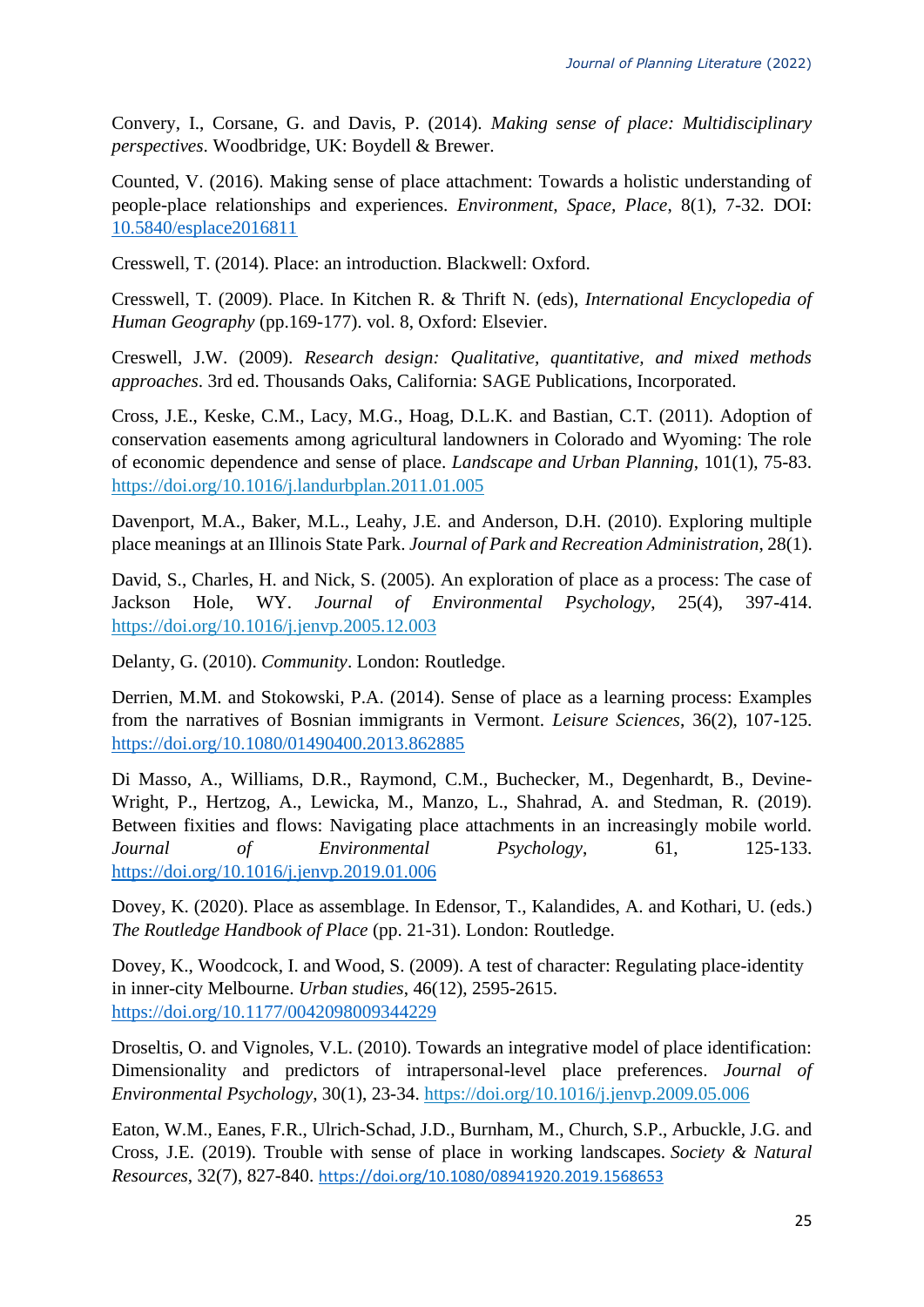Eisenhauer, B.W., Krannich, R.S. and Blahna, D.J. (2000). Attachments to special places on public lands: An analysis of activities, reason for attachments, and community connections. *Society & Natural Resources*, 13(5), 421-441. <https://doi.org/10.1080/089419200403848>

Entwisle, B., Faust, K., Rindfuss, R.R. and Kaneda, T. (2007). Networks and contexts: Variation in the structure of social ties. *American Journal of Sociology*, 112(5), 1495-1533. <https://doi.org/10.1086/511803>

Erfani, G. (2018). Participatory urban redevelopment in Tehran: an investigation through sense of place. Doctoral dissertation, Newcastle University, Newcastle-upon-Tyne. Available at: [http://theses.ncl.ac.uk/jspui/handle/10443/4132.](http://theses.ncl.ac.uk/jspui/handle/10443/4132)

Erfani, G. (2020). Sense of place as an investigative method for the evaluation of participatory urban redevelopment. *Cities*, 99, 102648. DOI: [10.1016/j.cities.2020.102648](https://doi.org/10.1016/j.cities.2020.102648)

Erfani, G. (2021). Visualising urban redevelopment: Photovoice as a narrative research method for investigating redevelopment processes and outcomes. *Geoforum*, 126, 80-90. DOI: [10.1016/j.geoforum.2021.07.021](https://doi.org/10.1016/j.geoforum.2021.07.021)

Erfani, G. and Bahrami, B. (2022). COVID and the home: the emergence of new urban home life practised under pandemic-imposed restrictions. *Cities & Health*. <https://doi.org/10.1080/23748834.2022.2029241>

Erfani, G. and Roe, M. (2020). Institutional stakeholder participation in urban redevelopment in Tehran: An evaluation of decisions and actions. *Land Use Policy* 91, 104367. [https://doi.org/10.1016/j.landusepol.2019.104367.](https://doi.org/10.1016/j.landusepol.2019.104367)

Fisher, A.T., Sonn, C.C. and Bishop, B.J. (eds.) (2002). Psychological sense of community: Research, applications, and implications. New York, NY: Kluwer Academic/Plenum Publishers.

Flaherty, J., and Brown, R. B. (2010). A multilevel systemic model of community attachment: Assessing the relative importance of the community and individual levels. *American Journal of Sociology*, 116(2), 503-542.<https://doi.org/10.1086/653600>

Fraser, H. (2005). Four different approaches to community participation. *Community Development Journal*, 40(3), 286-300.

Gao, Q., Yin, D. and Zhu, H., 2020. Urban regeneration and emotional politics of place in Liede Village, Guangzhou, China. *Habitat International*, 103, p.102199. <https://doi.org/10.1016/j.habitatint.2020.102199>

Gehl, J. (1987). Life between buildings. New York: Van Nostrand Reinhold

Gregory, D., Johnston, R. and Pratt, G. (2009). *The dictionary of human geography*. Oxford: Wiley-Blackwell.

Greider, T., and L. Garkovich. (1994). Landscapes: The social construction of nature and the environment. *Rural Sociology*. 59(1):1–24. [https://doi.org/10.1111/j.1549-](https://doi.org/10.1111/j.1549-0831.1994.tb00519.x) [0831.1994.tb00519.x](https://doi.org/10.1111/j.1549-0831.1994.tb00519.x)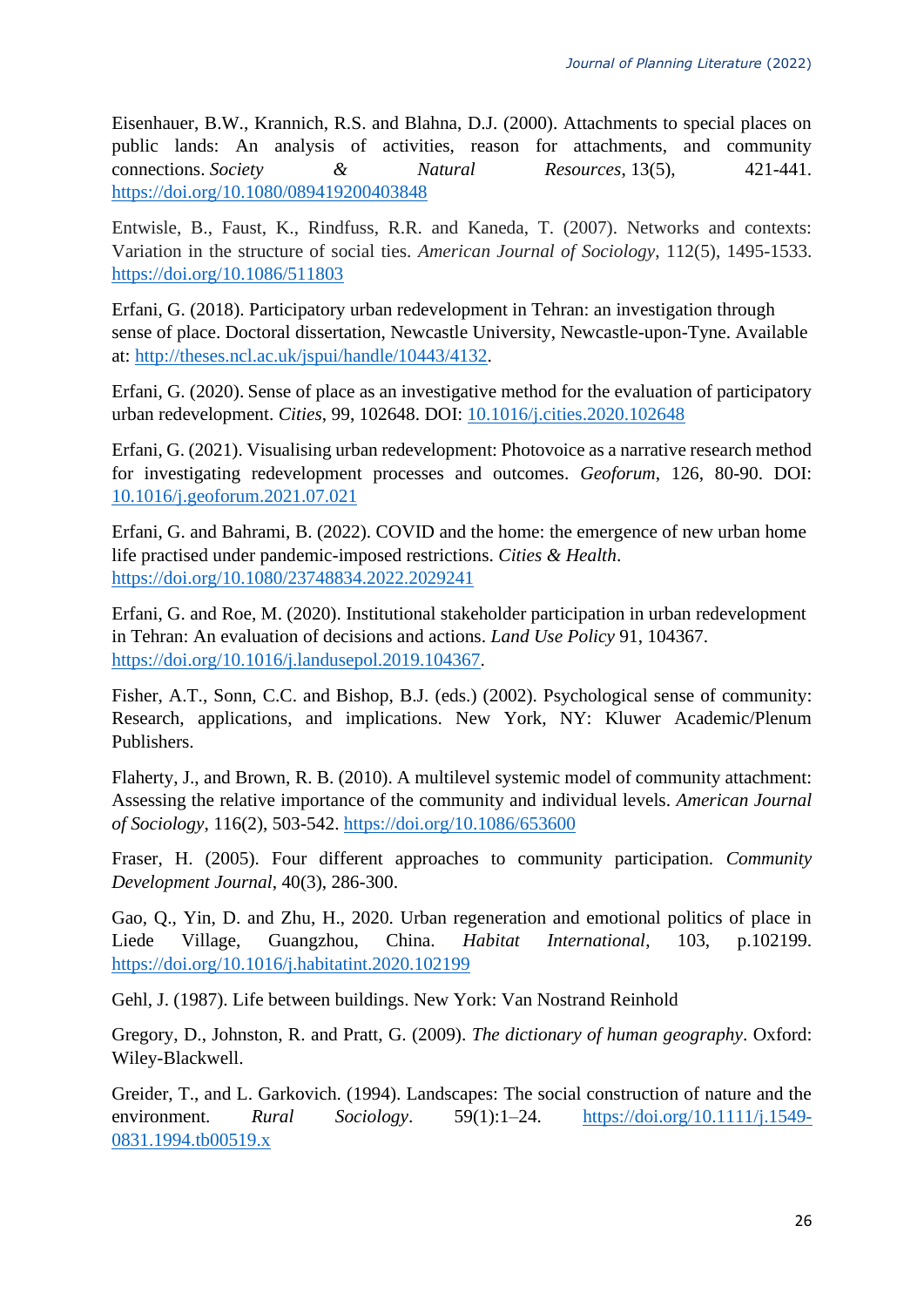Guterbock, T.M. and Fries, J.C. (1997). *Maintaining America's social fabric: The AARP survey of civic involvement*. Washington, DC: American Association of Retired Persons

Halpenny, E.A. (2010). Pro-environmental behaviours and park visitors: The effect of place attachment. *Journal of Environmental Psychology*, 30(4), 409-421. <https://doi.org/10.1016/j.jenvp.2010.04.006>

Harvey, D. (1993). From space to place and back again: reflections on the condition of postmodernity. In Bird, J., Curtis, B., Putnam, T., Robertson, G. and Tickner, L. (eds.) *Mapping the futures: Local cultures, global change* (pp. 17-44). London: Routledge.

<span id="page-26-0"></span>Hashemnezhad, H., Yazdanfar, S.A., Heidari, A.A. and Behdadfar, N. (2013). Comparison the concepts of sense of place and attachment to place in architectural studies. *Australian Journal of Basic and Applied Sciences*, 7(1), 219-227. <http://www.ajbasweb.com/old/ajbas/2013/January/219-227.pdf>

Healey, P. (2005). Editorial. *Planning Theory & Practice*, 6(1), 5-8. <https://doi.org/10.1080/1464935042000334930>

Healey, P. (2006). Relational complexity and the imaginative power of strategic spatial planning. *European Planning Studies*, 14(4), 525-546. <https://doi.org/10.1080/09654310500421196>

Herbert, S. (2005). The trapdoor of community. *Annals of the Association of American Geographers*, 95(4), 850-865.<https://doi.org/10.1111/j.1467-8306.2005.00490.x>

Hummon, D.M. (1992). Community attachment: Local sentiment and sense of place. In Altman, I. and Low, S.M. (eds.) *Place attachment* (pp. 253-278). New York: Plenum Press.

Jacobs, J. (1961). The death and life of great American cities. New York, NY: Vintage Books.

Jorgensen, B.S. and Stedman, R.C. (2001). Sense of place as an attitude: Lakeshore owners attitudes toward their properties. *Journal of Environmental Psychology*, 21(3), 233-248. <https://doi.org/10.1006/jevp.2001.0226>

Jorgensen, B.S. and Stedman, R.C. (2006). A comparative analysis of predictors of sense of place dimensions: Attachment to, dependence on, and identification with lakeshore properties. *Journal of Environmental Management*, 79(3), 316-27. <https://doi.org/10.1016/j.jenvman.2005.08.003>

Knox, P.L. (2005). Creating ordinary places: Slow cities in a fast world. *Journal of Urban Design*, 10(1), 1-11.<https://doi.org/10.1080/13574800500062221>

Knox, P.L. and Pinch, S. (2010). *Urban social geography: An introduction*. 6th ed. New York: Pearson Prentice Hall.

Kopra, K. (2006). Assessing SFM values: A tool for describing attachment to place. SFM Network Research Note Series, No. 21.<https://doi.org/10.7939/R3DJ58K79>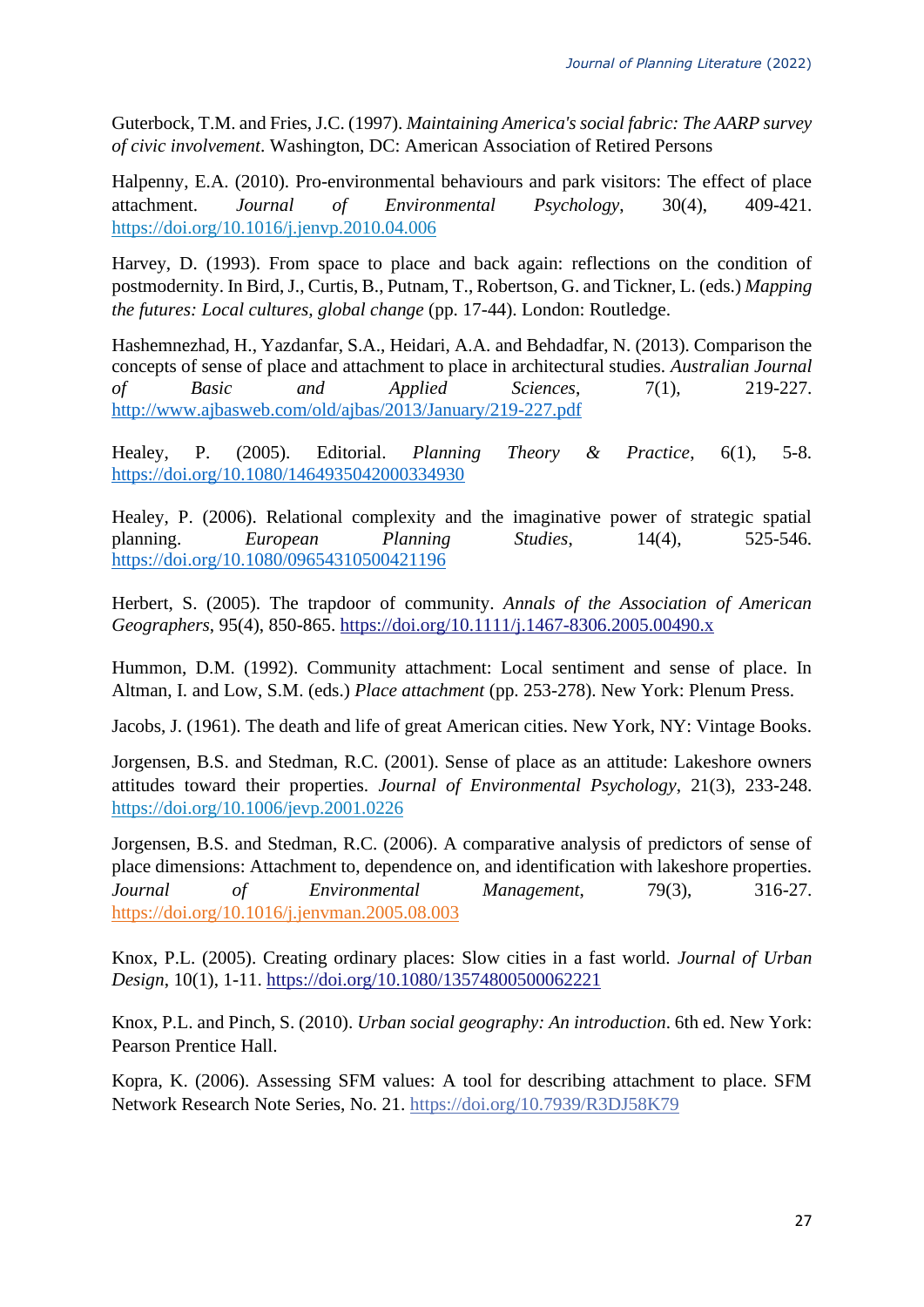Kortelainen, J. and Albrecht, M. (2021). Placelessness of urban design and industrial branding in small town planning. *Journal of Urban Design*, 26(4), 405-421. <https://doi.org/10.1080/13574809.2021.1877536>

Kruger, L.E. (1996). Understanding place as a cultural system: Implications of theory and method. University of Washington (Doctoral dissertation).

Kyle, G., Graefe, A., Manning, R. and Bacon, J. (2004). Effects of place attachment on users' perceptions of social and environmental conditions in a natural setting. *Journal of Environmental Psychology*, 24(2), 213-225.<https://doi.org/10.1016/j.jenvp.2003.12.006>

La Fontaine, J.S. (1985). Person and individual: Some anthropological reflections. In Carrithers, M., Collins, S. and Lukes, S. (eds.) *The category of the person: Anthropology, philosophy, history* (pp.123-140). Cambridge: Cambridge University Press.

Lalli, M. (1992). Urban-related identity: Theory, measurement, and empirical findings. *Journal of Environmental Psychology*, 12(4), 285-303.

Lefebvre, H. (1991). *The production of space*. Translated by Nicholson-Smith, D. Oxford: Blackwell.

Lewicka, M., (2011). Place attachment: How far have we come in the last 40 years? *Journal of Environmental Psychology*, 31(3), 207-230. https://doi.org/10.1016/j.jenvp.2010.10.001

Lin, C.C. and Lockwood, M. (2014). Forms and sources of place attachment: Evidence from two protected areas. *Geoforum*, 53, 74-81. <https://doi.org/10.1016/j.geoforum.2014.02.008>

Logan, J.R. and Molotch, H.L. (2007). *Urban fortunes: The political economy of place*. Berkeley: University of California Press.

Long, D. A., and Perkins, D. D. (2007). Community social and place predictors of sense of community: A multilevel and longitudinal analysis. *Journal of Community Psychology*, 35(5), 563–581.<https://doi.org/10.1002/jcop.20165>

Low, S.M. and Altman, I. (1992). Place Attachment. In Altman I. and Low S.M. (eds) *Place Attachment. Human Behavior and Environment (Advances in Theory and Research)*, (pp. 1- 12). Boston, MA: Springer. [https://doi.org/10.1007/978-1-4684-8753-4\\_1](https://doi.org/10.1007/978-1-4684-8753-4_1)

Magee, L., Handmer, J., Neale, T. and Ladds, M., (2016). Locating the intangible: Integrating a sense of place into cost estimations of natural disasters. *Geoforum*, 77, 61-72.

Manzo, L.C. (2003). Beyond house and haven: Toward a revisioning of emotional relationships with places. *Journal of Environmental Psychology*, 23(1), 47-61. [https://doi.org/10.1016/S0272-4944\(02\)00074-9](https://doi.org/10.1016/S0272-4944(02)00074-9)

Manzo, L.C. (2005). For better or worse: Exploring multiple dimensions of place meaning. *Journal of Environmental Psychology*, 25(1), 67-86. <https://doi.org/10.1016/j.jenvp.2005.01.002>

<span id="page-27-0"></span>Manzo, L.C. (2008). Understanding human relationships to place and their significance for outdoor recreation and tourism. In Kruger, L.E., Hall, T.E. and Stiefel, M.C. (eds.) *Understanding concepts of place in recreation research and management* (pp. 135-173).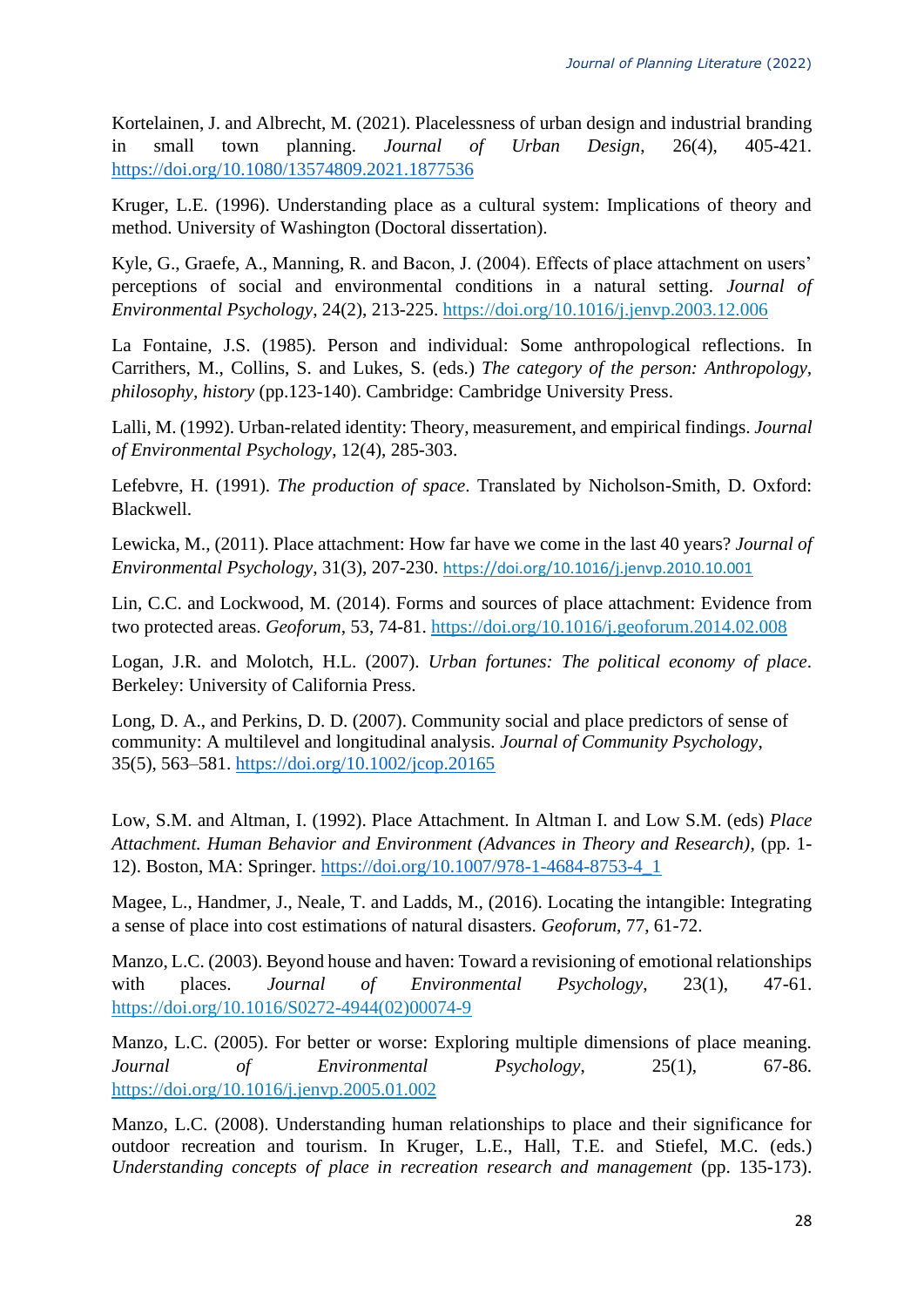Portland, Oregon: US Department of Agriculture, Forest Service, Pacific Northwest Research Station.

Manzo, L.C. and Devine-Wright, P. (2013). *Place attachment: Advances in theory, methods and applications*. London: Routledge.

Manzo, L.C. and Perkins, D.D. (2006). Finding common ground: The importance of place attachment to community participation and planning. *Journal of Planning Literature*, 20(4), 335-350. [https://doi.org/10.1177/0885412205286160](https://doi.org/10.1177%2F0885412205286160)

Masterson, V.A., Stedman, R.C., Enqvist, J., Tengö, M., Giusti, M., Wahl, D. and Svedin, U. (2017). The contribution of sense of place to social-ecological systems research: A review and research agenda. *Ecology and Society*, 22(1).

Marcus, C.C. (1992). Environmental memories. In Altman, I. and Low, S.M. (eds.) *Place attachment* (pp. 87-112). New York: Plenum Press.

Mazloomi, S.M., Ariffin, S.I. and Shahminan, R.N.R. (2014). A comparative analysis of perceptual and demographic predictors of sense of place dimensions in the State Mosques of Malaysia. *Asian Journal of Social Psychology*, 17(2), 128-140. <https://doi.org/10.1111/ajsp.12053>

Massey, D. (1991). A global sense of place. *Marxism Today*, (38) 24-29.

Massey, D. (1993). Power-geometry and a progressive sense of place. In Bird, J., Curtis, B., Putnam, T., Robertson, G. and Tickner, L. (eds.) *Mapping the futures: local cultures, global change* (pp.59-69). London: Routledge.

Miles, M.B. and Huberman, A.M. (1994). *Qualitative data analysis: An expanded sourcebook*. Thousands Oaks, CA: Sage.

Mowl, G., Pain, R. and Talbot, C. (2000). The ageing body and the homespace. *Area*, 32(2), 189-197.<https://doi.org/10.1111/j.1475-4762.2000.tb00129.x>

Nanzer, B. (2014). Measuring sense of place: A scale for Michigan. *Administrative Theory & Praxis*, 26(3), 362-381. <https://doi.org/10.1080/10841806.2004.11029457>

Norberg-Schulz, C. (2019). Genius Loci: Towards a Phenomenology of Architecture (1979). In Coddy, J. and Siravo, F. (eds.) *Historic Cities: Issues in Urban Conservation (Readings in Conservation)* (pp. 31-45). Los Angeles: Getty Conservation Institute.

<span id="page-28-0"></span>Paulsen, K.E. (2004). Making character concrete: empirical strategies for studying place distinction. *City & Community*, 3(3), 243-262. [https://doi.org/10.1111/j.1535-](https://doi.org/10.1111/j.1535-6841.2004.00080.x) [6841.2004.00080.x](https://doi.org/10.1111/j.1535-6841.2004.00080.x)

Paxton, P. (1999). Is social capital declining in the United States? A multiple indicator assessment. *American Journal of Sociology*, 105(1), 88-127.<https://doi.org/10.1086/210268>

Payton, M.A., Fulton, D.C. and Anderson, D.H. (2005). Influence of place attachment and trust on civic action: A study at Sherburne National Wildlife Refuge. *Society & Natural Resources*, 18(6), 511-528.<https://doi.org/10.1080/08941920590947940>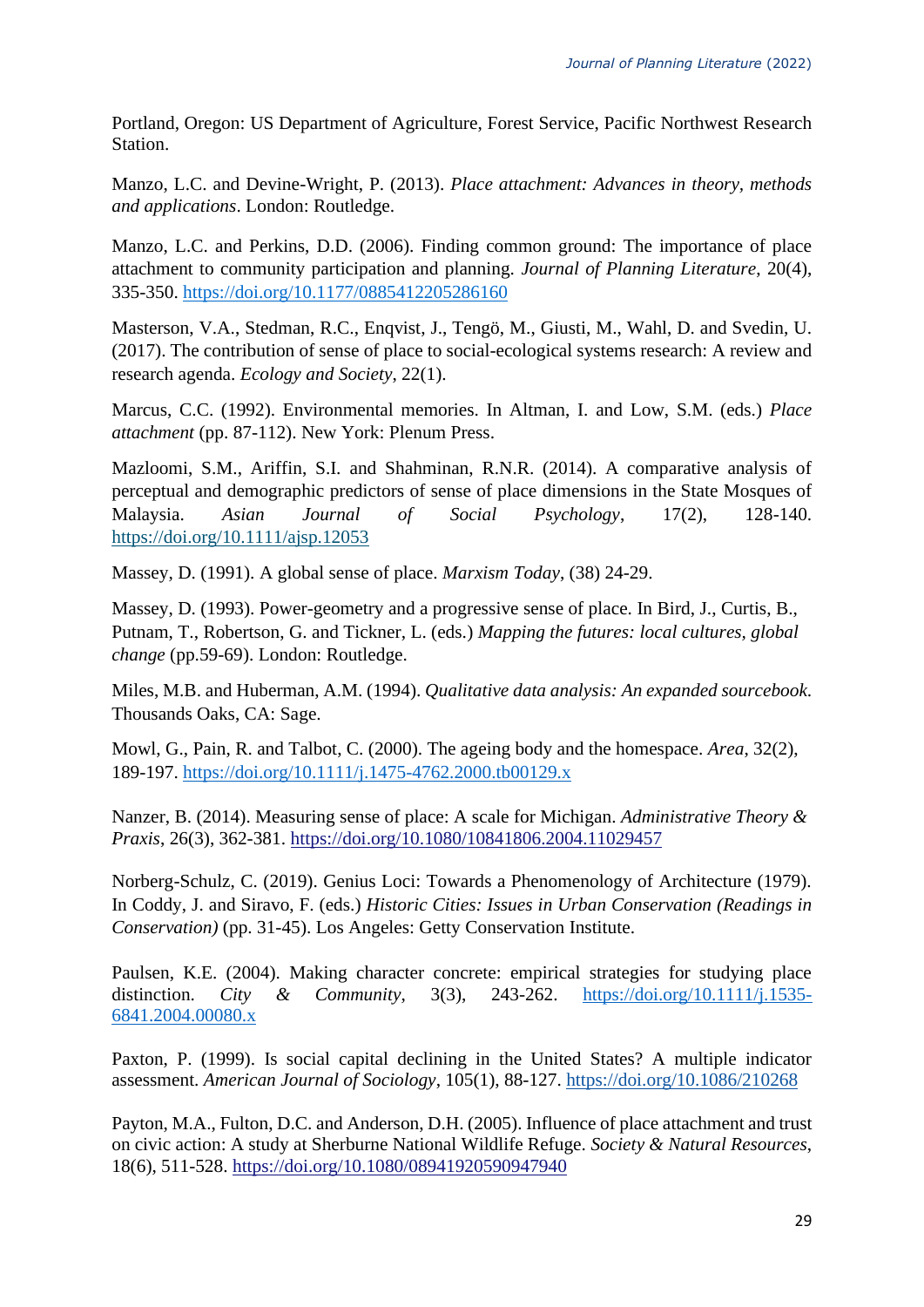Proshansky, H.M. (1978). The city and self-identity. *Environment and behavior*, 10(2), 147- 169.<https://doi.org/10.1177/0013916578102002>

Quinn, T., Bousquet, F., Guerbois, C., Sougrati, E. and Tabutaud, M. (2018). The dynamic relationship between sense of place and risk perception in landscapes of mobility. *Ecology and Society*, 23(2).<https://www.jstor.org/stable/26799121>

Relph, E. (1976). *Place and placelessness*. London: Pion.

Ramkissoon, H., Smith, L.D.G. and Weiler, B. (2013). Relationships between place attachment, place satisfaction and pro-environmental behaviour in an Australian national park. *Journal of Sustainable Tourism*, 21(3), 434-457.

Rowles, G.D. and Watkins, J.F. (1993). Elderly migration and development in small communities. *Growth and Change*, 24(4), 509-538. [https://doi.org/10.1111/j.1468-](https://doi.org/10.1111/j.1468-2257.1993.tb00136.x) [2257.1993.tb00136.x](https://doi.org/10.1111/j.1468-2257.1993.tb00136.x)

Ryden, K.C. (1993). *Mapping the invisible landscape: Folklore, writing, and the sense of place*. Iowa City: University of Iowa Press.

Sampson, R. J. (1988). Local Friendship Ties and Community Attachment in Mass Society: A Multilevel Systemic Model. *American Sociological Review*, 53(5), 766-779. <https://doi.org/10.2307/2095822>

Sampson, R.J. (2002). Transcending tradition: New directions in community research, Chicago style. *Criminology*, 40(2), 213-230.<https://doi.org/10.1111/j.1745-9125.2002.tb00955.x>

Scannell, L. and Gifford, R. (2010). Defining place attachment: A tripartite organizing framework. *Journal of Environmental Psychology*, 30(1), 1-10. <https://doi.org/10.1016/j.jenvp.2009.09.006>

Seamon, D. (2012). Place, place identity, and phenomenology: A triadic interpretation based on JG Bennett's systematics. In Casakin, H. and Bernardo, F. (eds.) *The role of place identity in the perception, understanding, and design of built environments* (pp. 3-21). Bentham Science Publishers.

Seamon, D. and Sowers, J. (2008). Place and placelessness (1976): Edward Relph. In Hubbard, P., Kitchin, R. and Valentine, G. (eds.) *Key texts in human geography* (pp. 43-51). London: Sage. <http://dx.doi.org/10.4135/9781446213742.n6>

Shamai, S. (2018). Measuring negative sense of place: Israeli settlers' forced migration. *GeoJournal*, 83(6), 1349-1359. <https://doi.org/10.1007/s10708-017-9842-3>

Shamai, S. and Ilatov, Z. (2005). Measuring sense of place: Methodological aspects. Tijdschrift voor economische en sociale geografie, 96(5), 467-476. [https://doi.org/10.1111/j.1467-](https://doi.org/10.1111/j.1467-9663.2005.00479.x) [9663.2005.00479.x](https://doi.org/10.1111/j.1467-9663.2005.00479.x)

Shamsuddin, S. and Ujang, N. (2008). Making places: The role of attachment in creating the sense of place for traditional streets in Malaysia. *Habitat International*, 32(3), 399-409. <https://doi.org/10.1016/j.habitatint.2008.01.004>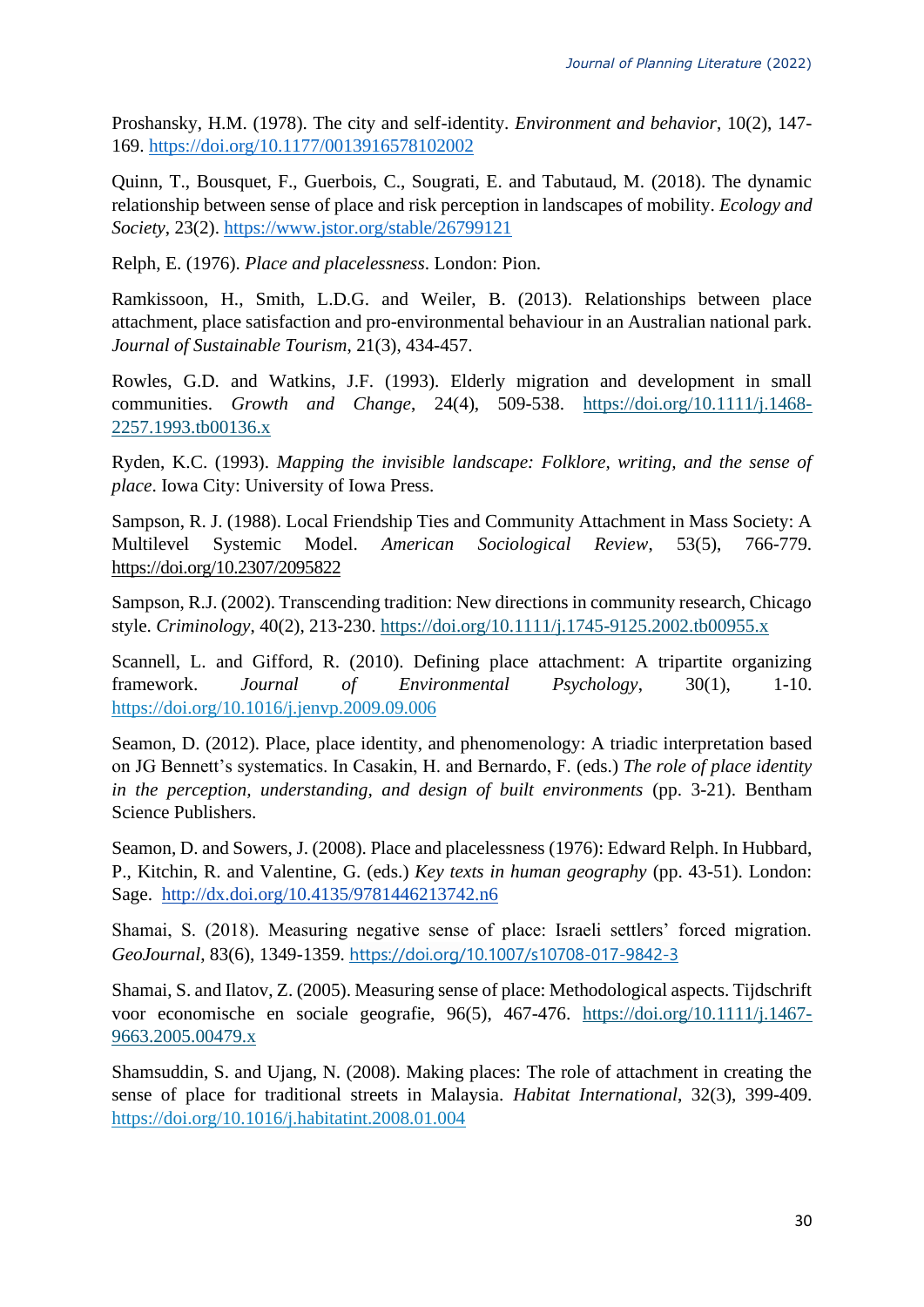Stedman, R.C. (2003a). Is it really just a social construction?: The contribution of the physical environment to sense of place. *Society & Natural Resources*, 16(8), 671-685. <https://doi.org/10.1080/08941920309189>

Stedman, R.C. (2003b). Sense of place and forest science: Toward a program of quantitative research. *Forest Science*, 49(6), 822-829.<https://doi.org/10.1093/forestscience/49.6.822>

Stedman, R., Beckley, T., Wallace, S. and Ambard, M. (2004). A picture and 1000 words: Using resident-employed photography to understand attachment to high amenity places. *Journal of Leisure Research*, 36(4), 580-606. <https://doi.org/10.1080/00222216.2004.11950037>

Stedman, R., Amsden, B. L. and Kruger L. (2006). Sense of place and community: Points of intersection with implications for leisure research. *Leisure/Loisir*, 30:2, 393-404, <https://doi.org/10.1080/14927713.2006.9651360>

Stephenson, J. (2010). People and place. *Planning Theory & Practice*, 11(1), 9-21. <https://doi.org/10.1080/14649350903549878>

Stokowski, P. A. (2002). Languages of place and discourses of power: Constructing new senses of place. *Journal of Leisure Research*, 34:4, 368-382. <https://doi.org/10.1080/00222216.2002.11949977>

Trentelman, C.K. (2009). Place attachment and community attachment: A primer grounded in the lived experience of a community sociologist. *Society and natural resources*, 22(3), 191- 210.<https://doi.org/10.1080/08941920802191712>

Tuan, Y.F. (1975). Place: An experiential perspective. *Geographical Review*, 65(2), 151-165.

Tuan, Y.F. (1977). *Space and place, the perspective of experience*. Minneapolis: University of Minnesota Press.

Twigger-Ross, C.L. and Uzzell, D.L. (1996). Place and identity processes. *Journal of environmental psychology*, 16(3), 205-220.<https://doi.org/10.1006/jevp.1996.0017>

Ujang, N. (2012). Place attachment and continuity of urban place identity. *Procedia-Social and Behavioral Sciences*, 49, 156-167. <https://doi.org/10.1016/j.sbspro.2012.07.014>

Ujang, N. and Zakariya, K. (2015). The notion of place, place meaning and identity in urban regeneration. *Procedia-social and behavioral sciences*, 170, 709-717.

Vanclay, F. (2008). Place matters. In Vanclay, F., Higgins, M. and Blackshaw, A. (eds.) *Making sense of place: exploring concepts and expressions of place through different senses and lenses* (pp.3-11). National Museum of Australia Press.

Verbrugge, L., Buchecker, M., Garcia, X., Gottwald, S., Müller, S., Præstholm, S. and Olafsson, A.S. (2019). Integrating sense of place in planning and management of multifunctional river landscapes: Experiences from five European case studies. *Sustainability Science*, 14(3), 669-680.<https://doi.org/10.1007/s11625-019-00686-9>